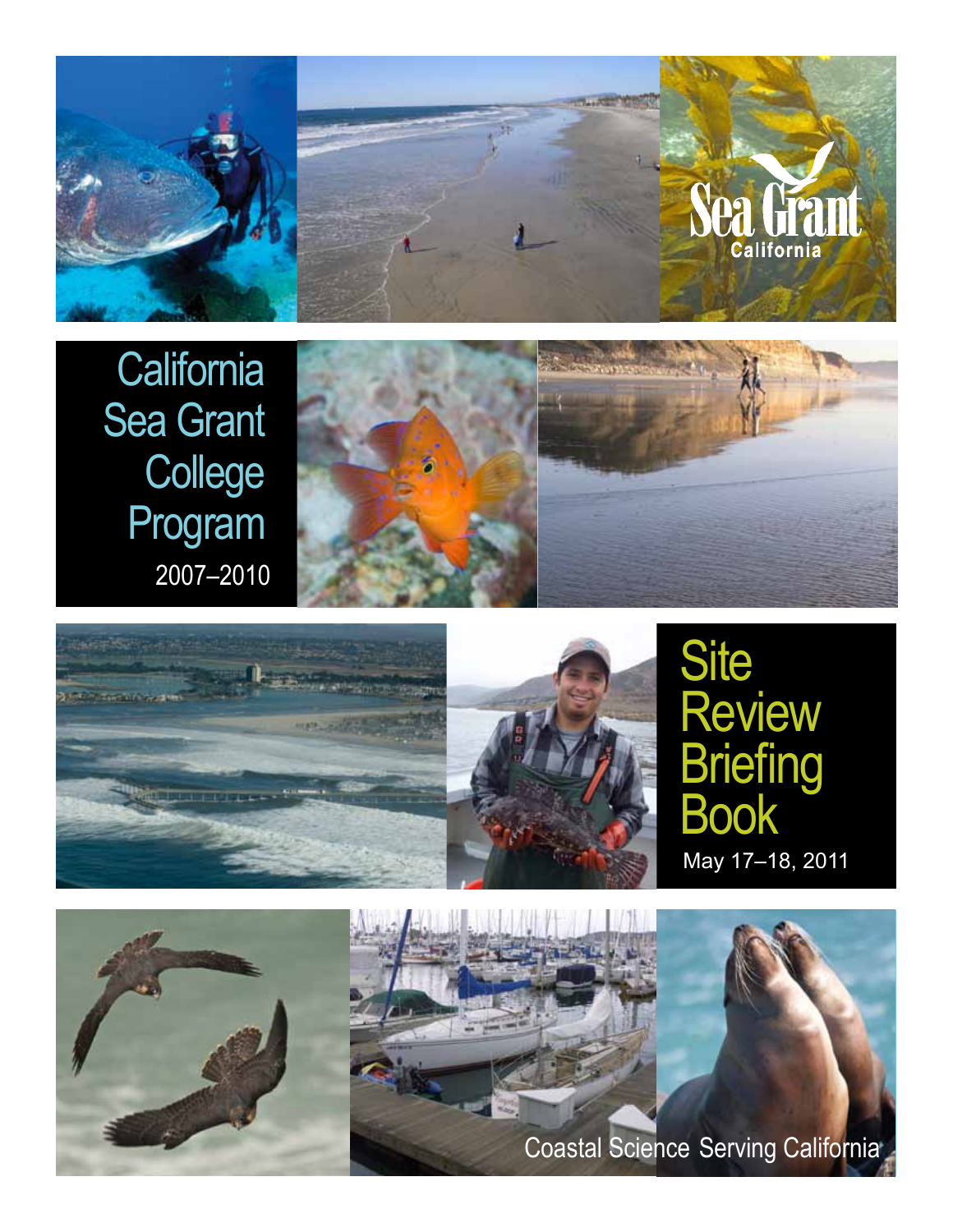## **Contents**

| Program Management and Organization              |                |
|--------------------------------------------------|----------------|
| Sea Grant Advisory Board-Membership and Function | $\overline{2}$ |
| <b>Program Setting</b>                           | 4              |
| <b>Recruiting Talent</b>                         | 5              |
| <b>Success in National Competitions</b>          | 6              |
| Stakeholder Engagement                           | 9              |
| Program Changes Resulting from Previous Review   | 19             |
|                                                  |                |





## Agenda

### Location: Bldg. T-29 at Scripps Institution of Oceanography

### **Tuesday, 17 May**

| 8:30  | Arrival, Coffee, Continental Breakfast                                |
|-------|-----------------------------------------------------------------------|
| 9:00  | Welcome, Introductions and Introductory Remarks (Eckman, Haymet)      |
| 9:20  | California Sea Grant Program: Structure and New Developments (Eckman) |
| 10:20 | <b>Break</b>                                                          |
| 10:40 | Sea Grant Research: National and State Programs (Oh)                  |
|       | 11:30 Sea Grant Funding and Discussion (Hughes)                       |
| 12:00 | Lunch                                                                 |
|       |                                                                       |

- 13:00 Sea Grant Communications (Gear)
- 13:45 Sea Grant Extension Program Overview (Starr)
- 15:00 Break
- 15:15 Panel #1: CASG and Career Development (Oh)
- 16:00 Special Presentation: Climate Change Adaptation (Myers)
- 16:30 Private Session for SG Review Committee
- 17:30 Reception (on campus, Bldg. T-29)
- 19:00 Group Dinner in La Jolla (SG Review Committee and CASG Management Team)

### Wednesday, 18 May

- 8:30 Arrival, Coffee, Continental Breakfast
- 9:00 Special Presentation: Endangered Coho Salmon Recovery in California (Olin)
- 9:35 Panel #2: CASG and Applied Research/Mariculture Example (Olin/Starr)
- 10:20 Break
- 10:40 Panel #3: CASG and State and Federal Partnerships (Oh)
- 11:25 Sea Grant Advisory Board (Cherr, Cameron, Eckman)
- 12:05 Lunch
- 13:00 SG Review Committee: Private Deliberations and Writing
- 15:30 Outbrief by SG Review Committee to CASG Management Team and Haymet
- 16:30 Adjourn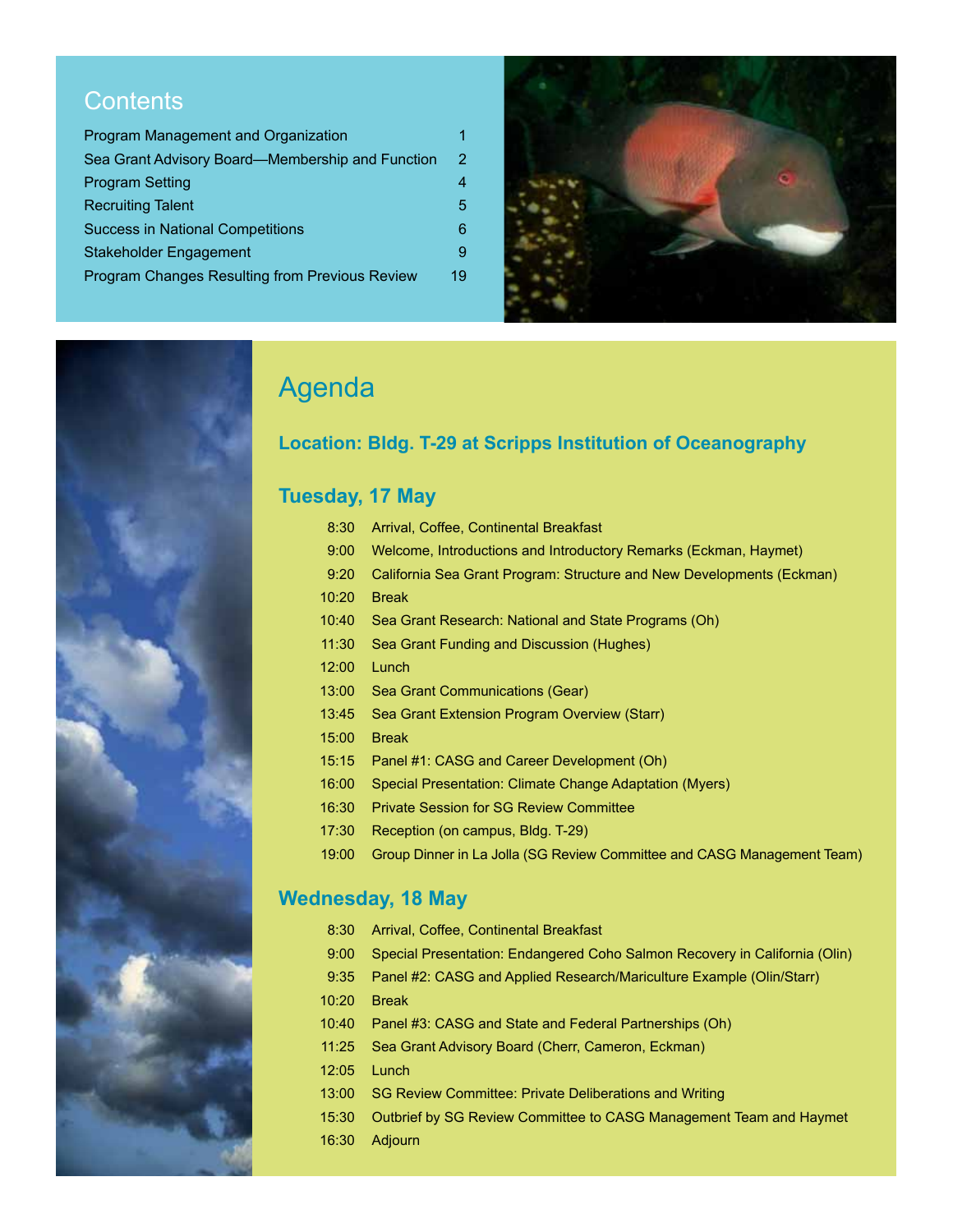## Program Management and Organization

California Sea Grant (CASG) uses a management team approach in setting policies and coordinating the program's activities in research, outreach and education in one of the most populous and diverse coastal states in the nation. The team meets bimonthly face-to-face, and uses telephone and email discussions to deal with urgent business that arises between meetings. The members of the management team and their responsibilities are:

**Director, James Eckman**, who joined the program in January 2011, is responsible for overall execution of the program, supervises management team members, handles proposal processing/review and award recommendations for annual awards from NOAA core funds, is a delegate for the national Sea Grant Association, and networks and promotes the program within the state and nationally.

**Assistant Director, Shauna Oh**, coordinates with the director in the scientific and policy aspects of research program management, and is responsible for administering the marine science and policy graduate and postdoctoral fellowships, and the evaluation process for all noncore research proposals submitted to the program.

**Administrative Officer, Catherine Hughes**, oversees administrative operations, budgetary and fiscal monitoring and compliance issues for CASG. She supervises and leads the fiscal and programming support staff in carrying out the operational and fiscal services for CASG faculty and programs. She is responsible for applying NOAA and National Sea Grant fiscal policies and budget analysis, and overseeing all program expenditures for NOAA, as well as outside sources of funds.

**Communications Director, Marsha Gear**, is responsible for program communications, disseminating scientific information from funded research, and supporting outreach and education efforts to promote marine science literacy.

**Acting Extension Director, Richard Starr**, leads a team of highly trained academics who identify important coastal and marine issues and conduct integrated research, outreach and education projects. He facilitates collaborations among CASG Extension Academics (SGEP), California universities, state agencies, the National Sea Grant network, the National Sea Grant Office (NSGO), and CASG's NSGO program officer to address local, regional, national, and international issues. Also, Starr conducts his own extension projects.



#### **2011 CASG Organization Chart**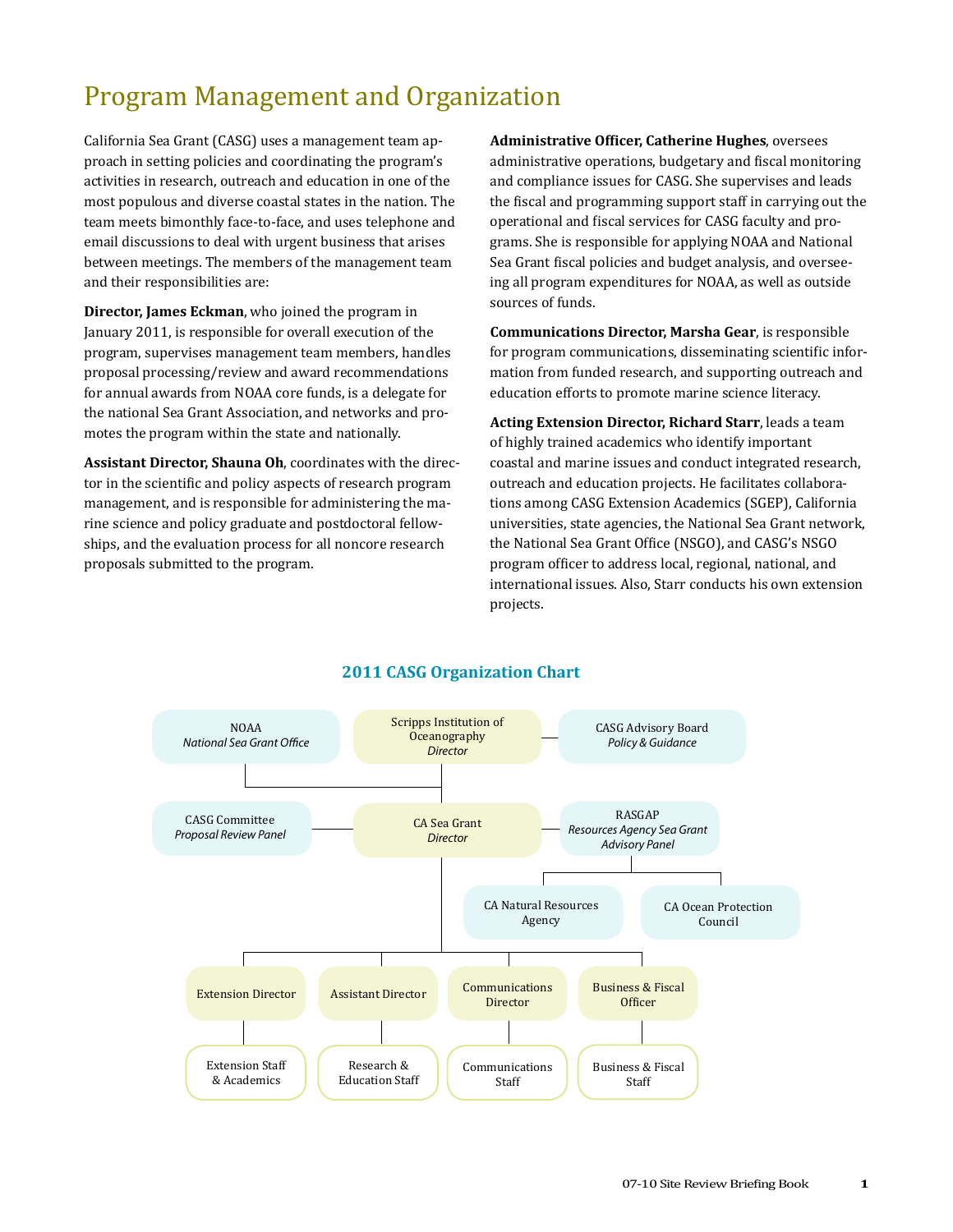#### **Former CASG Organization Chart**



## Sea Grant Advisory Board – Membership and Function

The CA Sea Grant Advisory Board (SGAB) advises the Director of CASG Program and the UCSD Vice Chancellor for Marine Sciences (Scripps Institution of Oceanography Director). The SGAB plays an important role in guiding the CASG administrative team in program operation and direction. SGAB members bring broad expertise, experience, advice, and diverse perspectives to the program and include senior officials and leaders from business and industry, the state university system, and state government. SGAB members historically have served three-year terms but many have

been reappointed to additional terms based upon the needs of CASG and its stakeholders. The SGAB meets as frequently as necessary, on average about twice a year.

The hiring of a new Director in January 2011 has prompted a reconstitution of the SGAB. This was done via close consultation between the CASG Director and UCSD Vice Chancellor for Marine Sciences. The SGAB now has at least fifty percent new members. They will meet for the first time on May 31, in part to discuss recommendations that come from the Site Review.

| <b>Last Name</b>       | <b>First Name</b> | <b>Inst Affiliation</b>                | Location        | <b>Discipline</b>                                   |
|------------------------|-------------------|----------------------------------------|-----------------|-----------------------------------------------------|
| <b>Cherr</b> (chair)   | Gary              | Bodega Marine Lab/UC Davis             | Bodega          | toxicology & chemical stressors on animals          |
| <b>Baird</b>           | <b>Brian</b>      | California Natural Resources<br>Agency | Sacramento      | state natural resources including ocean issues      |
| <b>Briscoe</b>         | Iohn              | Briscoe, Ivester & Bazel LLP           | San Francisco   | legal—marine law                                    |
| Cameron                | Andy              | Cal Tech                               | Pasadena        | molecular biology & genomics                        |
| <b>Doremus</b>         | Holly             | UC Berkeley                            | Berkeley        | coastal & marine protection law                     |
| <b>Fernandez</b>       | Linda             | <b>UC Riverside</b>                    | Riverside       | environmental & natural resource economics          |
| <b>Friehe</b>          | Carl              | <b>UC</b> Irvine                       | Irvine          | atmospheric science                                 |
| Fong                   | Peggy             | <b>UCLA</b>                            | Los Angeles     | algal communities                                   |
| Garfield               | Toby              | San Francisco State                    | San Francisco   | physical oceanography                               |
| Griggs                 | Gary              | <b>UC Santa Cruz</b>                   | Santa Cruz      | coastal processes & development, geological hazards |
| <b>laffe</b>           | Jules             | SI <sub>O</sub>                        | La Jolla        | marine technology: acoustics & optics               |
| <b>Mace</b>            | Amber             | Exec. Dir., California OPC             | Oakland         | marine protection & resources                       |
| <b>Parravano</b>       | Pietro            | self-employed fisherman                | Half Moon Bay   | commercial fishing                                  |
| Pleschner-Steele Diane |                   | Pleschner & Associates                 | <b>Buellton</b> | commercial fishing industry                         |
| <b>Scheiber</b>        | Harry             | Boalt School of Law                    | Berkeley        | legal                                               |
| <b>Schmitt</b>         | Russell           | UC Santa Barbara                       | Santa Barbara   | population & community ecology                      |
| <b>Terrill</b>         | Eric              | SI <sub>0</sub>                        | La Jolla        | coastal observing                                   |
| Weisberg               | Steve             | <b>SCCWRP</b>                          | Costa Mesa      | environmental monitoring, water quality             |
| <b>Yates</b>           | Marylynn          | <b>UC Riverside</b>                    | Riverside       | water & wastewater microbiology                     |

#### **SGAB Membership**

**Continuing Members Past Members New Members**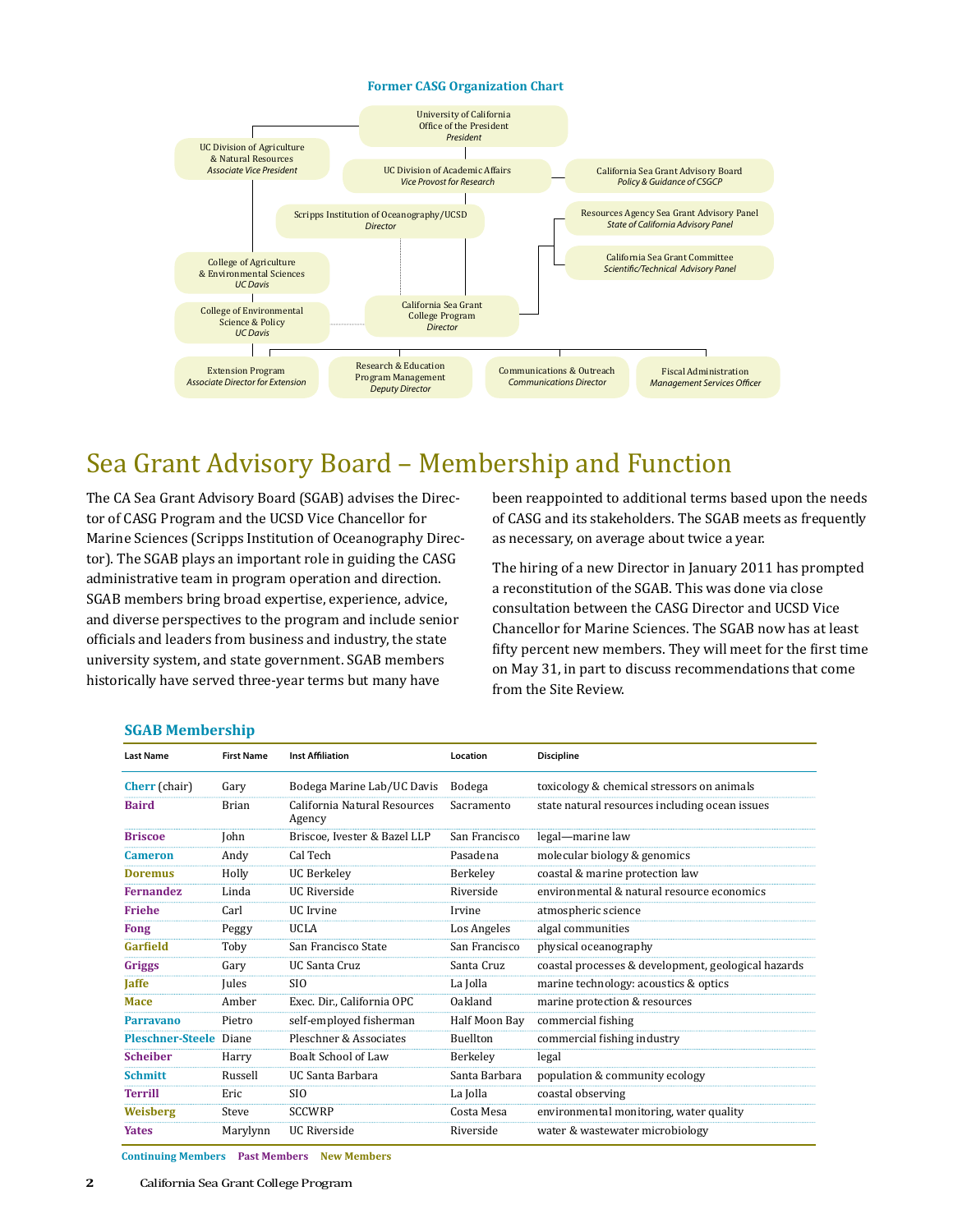| FTE FY2010-2011                | <b>Title</b>                                      | <b>FTE Federal</b> |         | FTE Match Total FTE/Leveraged |
|--------------------------------|---------------------------------------------------|--------------------|---------|-------------------------------|
| <b>Management and Planning</b> |                                                   |                    |         |                               |
| Eckman/Moll                    | Director                                          | 0.20               | 0.80    | 1                             |
| Shauna Oh                      | Asst. Director                                    | 0.375              | 0.625   | $\mathbf{1}$                  |
| <b>Catherine Hughes</b>        | <b>Fiscal Operations</b>                          | 0.16               | 0.74    | 0.9                           |
| Rose Madson                    | <b>Fund Manager</b>                               | 0.14               | 0.86    | $\mathbf{1}$                  |
| Carol Bailey-Sumber            | Contracts & Grants Specialist                     | 0.5                | 0.5     | $\mathbf{1}$                  |
| Roberto Chavez                 | Programmer                                        | 0.67               | 0.33    | 1                             |
| Torrey Larson                  | Fellowship Program Asst./<br>Asst. Fund Manager   | 0.09               | 0.49    | 0.58                          |
| <b>Communications</b>          |                                                   |                    |         |                               |
| Marsha Gear                    | Director of Communications                        | 0.89               | 0.11    | $\mathbf{1}$                  |
| Christina Johnson              | Science Writer                                    | 0.81               | 0.19    | $\mathbf{1}$                  |
| <b>Joann Furse</b>             | Editor                                            | 0.75               | 0.25    | $\mathbf{1}$                  |
| <b>Suzanne Morton</b>          | <b>Communications Program Asst.</b>               | 0.2                | 0.3     | $0.5\,$                       |
| Debora Marshall                | <b>Communications Program Asst.</b>               | 0.5                |         | 0.5                           |
| <b>Extension</b>               |                                                   |                    |         |                               |
| Richard Starr                  | <b>Acting Director</b>                            | 0.77               | 0.23    | $\mathbf{1}$                  |
| Carolynn Culver                | SG Advisor                                        | $\mathbf{1}$       |         | $\mathbf{1}$                  |
| Monique Myers                  | <b>SG Advisor</b>                                 | 0.98               | 0.02    | 1                             |
| Paul Olin                      | <b>SG Advisor</b>                                 | 0.6                | $0.4\,$ | $\mathbf{1}$                  |
| Caroline Pomeroy               | SG Advisor                                        | $\mathbf{1}$       |         | $\mathbf{1}$                  |
| Susan Schlosser                | <b>SG Advisor</b>                                 | 0.80               | 0.2     | 1                             |
| Pamela Tom                     | <b>SG Advisor</b>                                 | 0.9                | 0.1     | $\mathbf{1}$                  |
| Jodi Cassell*                  | SG Advisor                                        | 0.24               | 0.18    | 0.42                          |
| Leigh Taylor-Johnson*          | SG Advisor                                        | 0.24               | 0.18    | 0.42                          |
| Kim Beaird*                    | Manager                                           | 0.5                | 0.3     | 0.8                           |
| Cheryl Barnes                  | Program Assistant to<br><b>Extension Director</b> | 0.25               |         | 0.25                          |
| Debora Marshall                | Program Assistant/Humboldt                        |                    | 0.5     | $0.5\,$                       |
| Georgia Ratcliffe              | Programmer                                        | 0.27               |         | 0.27                          |
| Jamie Banta*                   | Administrative Asst.                              | 0.31               |         | 0.31                          |
| Janelle Kohl*                  | Administrative Asst.                              | 0.42               |         | 0.42                          |
| Julie Hensen*                  | Administrative Asst.                              | 0.17               |         | 0.17                          |

### **Percentage of Time Director and Staff Devote to SG (FTEs)**

*\*No longer with the Sea Grant program.*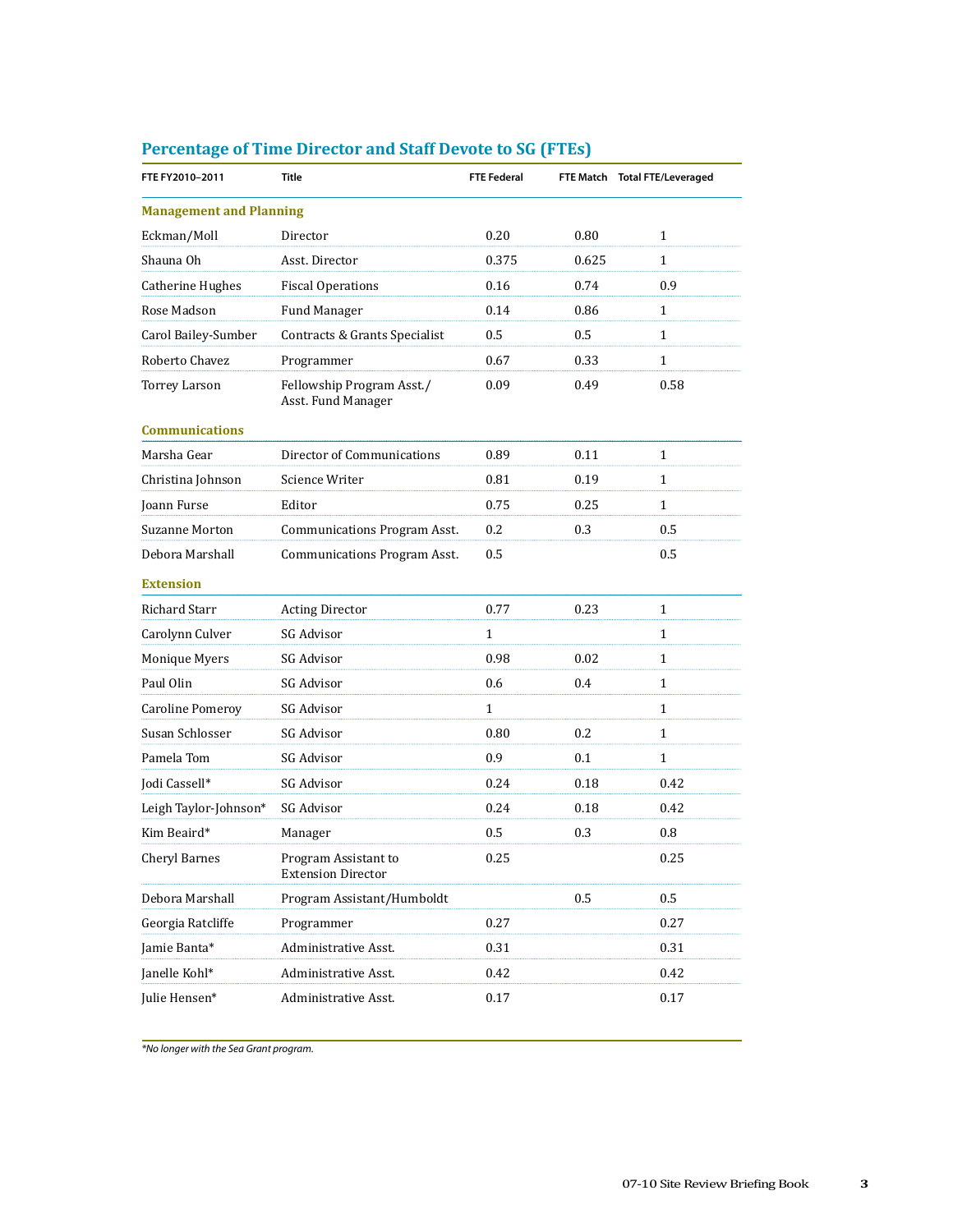

**n** Cal Poly San Luis Obispo

CASG is a statewide program that annually funds marine research, extension and education at more than 20 public and private institutions throughout the state.

There have been two major changes in program setting since October 2003, both related to reductions in state funds to the University of California system. The system-wide University of California Office of the President (UCOP) began decentralizing and downsizing its operations in 2008. Reporting lines for a group of programs known as Multi-Campus Research Units, of which CASG is one, were reassigned from the UCOP Vice President for Research to individual UC campuses. As a result, CASG now reports to the Vice Chancellor for Marine Sciences, Dr. Tony Haymet, at Scripps Institution of Oceanography (SIO), University of California, San Diego. This has the benefit of forging closer synergy with SIO, where CASG has its headquarters.

The second major change also came as a result of the reduced funding to and the subsequent reorganization of the UC Division of Agriculture and Natural Resources (ANR), where the SGEP was formerly based. In 2010, CASG was notified of UC ANR's decision to no longer contribute funding to nor administer the CASG Extension Program. This necessitated moving the SGEP directly under CASG's administration at UC San Diego. This transition has been successfully accomplished and is enabling the closer integration of the SGEP with other program components.

**UC San Diego/SIO● △ Univ. San Diego n** San Diego State **Pepperdine A A University of Southern California** l **UC Santa Barbara**  $\bullet$  **UC Riverside**  $\bullet$  **UCLA n** Cal State Long Beach **n** Cal State San Marcos **\***Carrie Culver, Santa Barbara <sup>n</sup>**Cal State Channel Islands \***Monique Myers, Santa Barbara

Most of the program's administration and communications staff members are located on the campus of SIO, UCSD. The acting director for extension is located at Moss Landing Marine Laboratories, where he maintains an adjunct faculty position. Six of SGEP's seven extension advisors, now all UC San Diego employees, are strategically located at or near marine science institutions along the coast of California: Eureka (near Humboldt State University), Santa Rosa, UC Santa Cruz, Moss Landing Marine Laboratories (operated by the California State University system), UC Davis and UC Santa Barbara.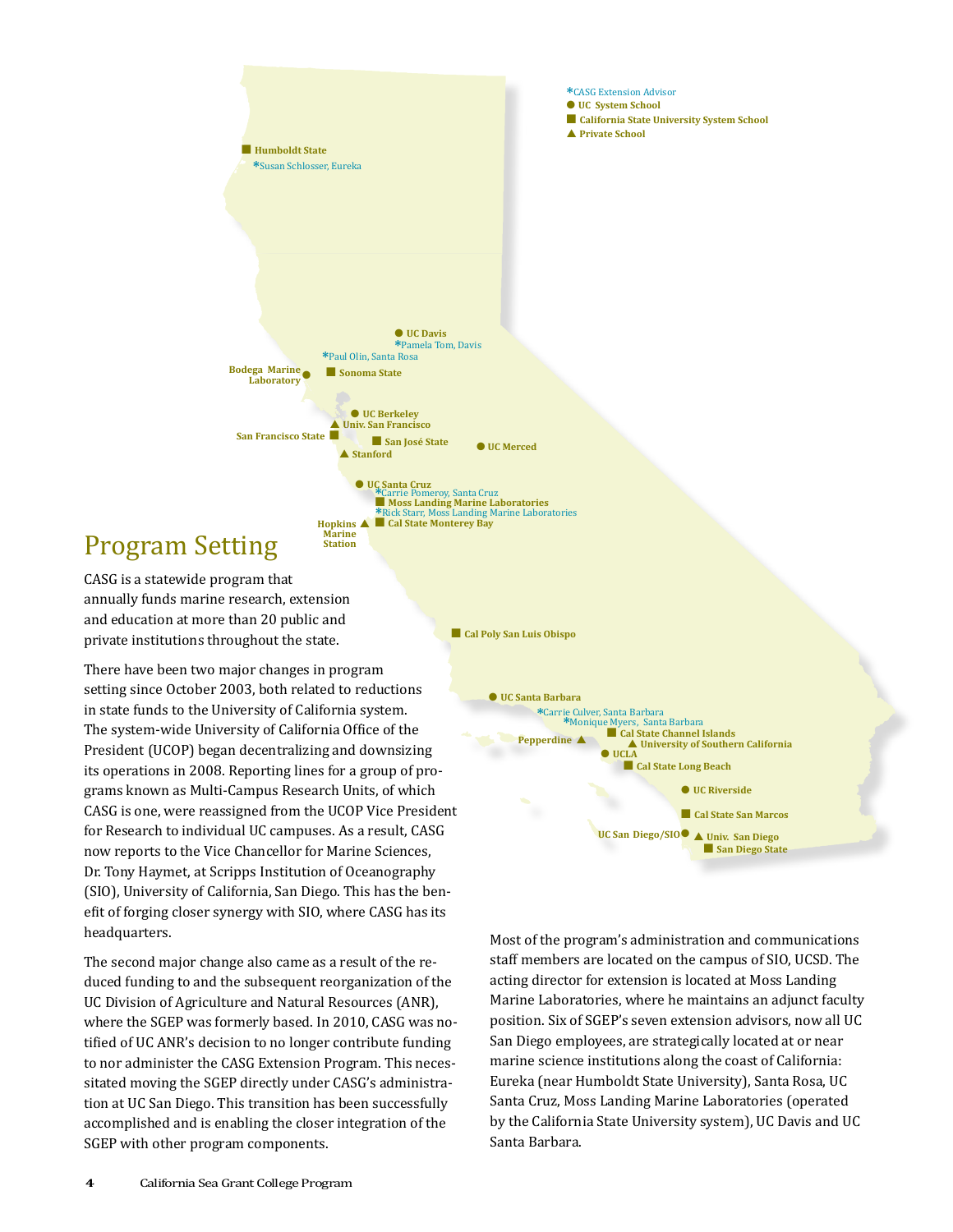## Recruiting Talent

**Setting Investment Priorities**—CASG management strives to wisely invest and account for the public funds it receives and also be alert to emerging trends and opportunities. The program invests in research, education and outreach based largely on Strategic Focus Areas identified in the national and state strategic plans, which have been carefully integrated. CASG has an external Advisory Board and is regularly reviewed and evaluated by a national review panel assembled by the NSGO. This review solicits external comments from stakeholders and provides feedback to program management to encourage its continual improvement. Advice and feedback are incorporated into future program strategic plans and funded activities.

CASG regularly reviews its strategic plan and priorities to ensure that it maintains its vision and focus, and continues to play a leadership role in coastal and marine resource research, education and outreach to benefit California, the West Coast region and the nation. Recent changes in how CASG administers its annual request for proposals are, in part, designed to make the program more responsive to research priorities that may be in need of special and immediate attention (see below).

**Proposal Review**—Preliminary proposals and full proposals submitted to CASG are evaluated via a review process designed to ensure the highest standards of integrity and that funded projects have both scientific novelty and relevance to program, state and national interests. An annual call for preliminary project proposals (preproposals) is widely distributed via web-publication and email.

The Resources Agency Sea Grant Advisory Panel (RASGAP; see membership this page) conducts the initial review of preliminary proposals. Input from RASGAP is directed toward identifying and meeting priorities for funding according to the needs of state resource protection and management agencies.

The California Sea Grant Committee (CSGC; see membership this page), comprised of academic scientists with expertise in areas funded by the program, conducts an additional review of preliminary proposals. At this stage, screening is based on the project's innovative approach, uniqueness of the idea, importance, quality of science, and appropriateness to CASG. Each preproposal is considered on its own merits without regard for campus or institutional affiliation. Based on input from RASGAP and CSGC, the CASG recommends a subset (typically ≈25 percent) of preproposals be submitted as full proposals.

Full proposals are mailed to external merit reviewers. The CSGC meets a second time to evaluate full proposals with the benefit of the written merit reviews. Criteria for selection at

#### Resources Agency Sea Grant Advisory Panel (RASGAP)

| Brian Baird-RASGAP Chair, California Natural Resources Agency                                 |
|-----------------------------------------------------------------------------------------------|
| <b>Debbie Aseltine-Neilson, California Department of Fish and Game</b>                        |
| <b>Marina Brand, State Lands Commission</b>                                                   |
| <b>Kenneth Coale, Moss Landing Marine Laboratories</b>                                        |
| <b>Fred Conte, UC Davis-Department of Animal Science</b>                                      |
| Clif Davenport, California Department of Conservation                                         |
| <b>Don Disraeli,</b> Kanaloa Seafood                                                          |
| Peter Douglas, California Coastal Commission                                                  |
| <b>Reinhard E. Flick,</b> California Department of Boating and Waterways                      |
| <b>Margy Gassel, Environmental Health Hazard Assessment</b>                                   |
| <b>Dominic Gregorio, State Water Resources Control Board</b>                                  |
| <b>Tom Jones, Boeing Marine Systems</b>                                                       |
| <b>Christine Kehoe, California State Senate</b>                                               |
| <b>James Moffett, University of Southern California—</b><br>Department of Biological Sciences |
| <b>Dirk Rosen, Marine Applied Research &amp; Exploration</b>                                  |
| Peter Struffenegger, Sterling Caviar                                                          |

this step include: (1) rationale; (2) scientific merit and impact or outreach quality; (3) innovativeness; (4) programmatic justification; (5) practical impact and user relationships; (6) relationship to Sea Grant priorities; (7) qualifications and past record of investigators or past record of program components; and (8) strength of outreach program including educational activities. Merit reviews, user collaboration, expected impact (scientific and practical), and letters of support from potential users help determine whether these criteria are met.

When all the input is received from the external mail reviewers, the CSGC and RASGAP, the CASG management team and director of CASG make the final recommendations regarding approval of proposals for funding. The NSGO is then sent those recommendations for final review and approval.

#### California Sea Grant Committee (CSGC)

Member #1: Aquaculture, Freshwater and Marine Algae, Aquatic Biology

Member #2: Genetics of Marine Organisms, Aquacultural Genetics

Member #3: Chemical Ecology; Chemical Communication/Chemical Signaling; Marine Natural Products Chemistry; Secondary Metabolism; Harmful Algal Blooms; Plankton Ecology

Member #4: Environmental Controls of Algal (planktonic and benthic) Production, Community Structure, and Assessment of the Causes and Consequences of Human-Induced Eutrophication of Rivers, Lakes, Estuaries and Coastal Oceans

Member #5: Invertebrate Reproductive Biology, Life-History Ecology, and Ecosystem Functions in the Marine and Estuarine Environments

Member #6: Marine Fisheries; Biochemical Adaptations to Environmental Stress; Larval Ecology of Marine Fishes; Molecular Genetics of Marine Fish

Member #7: Physical Oceanographic Processes; Continental Shelf and Estuarine Circulation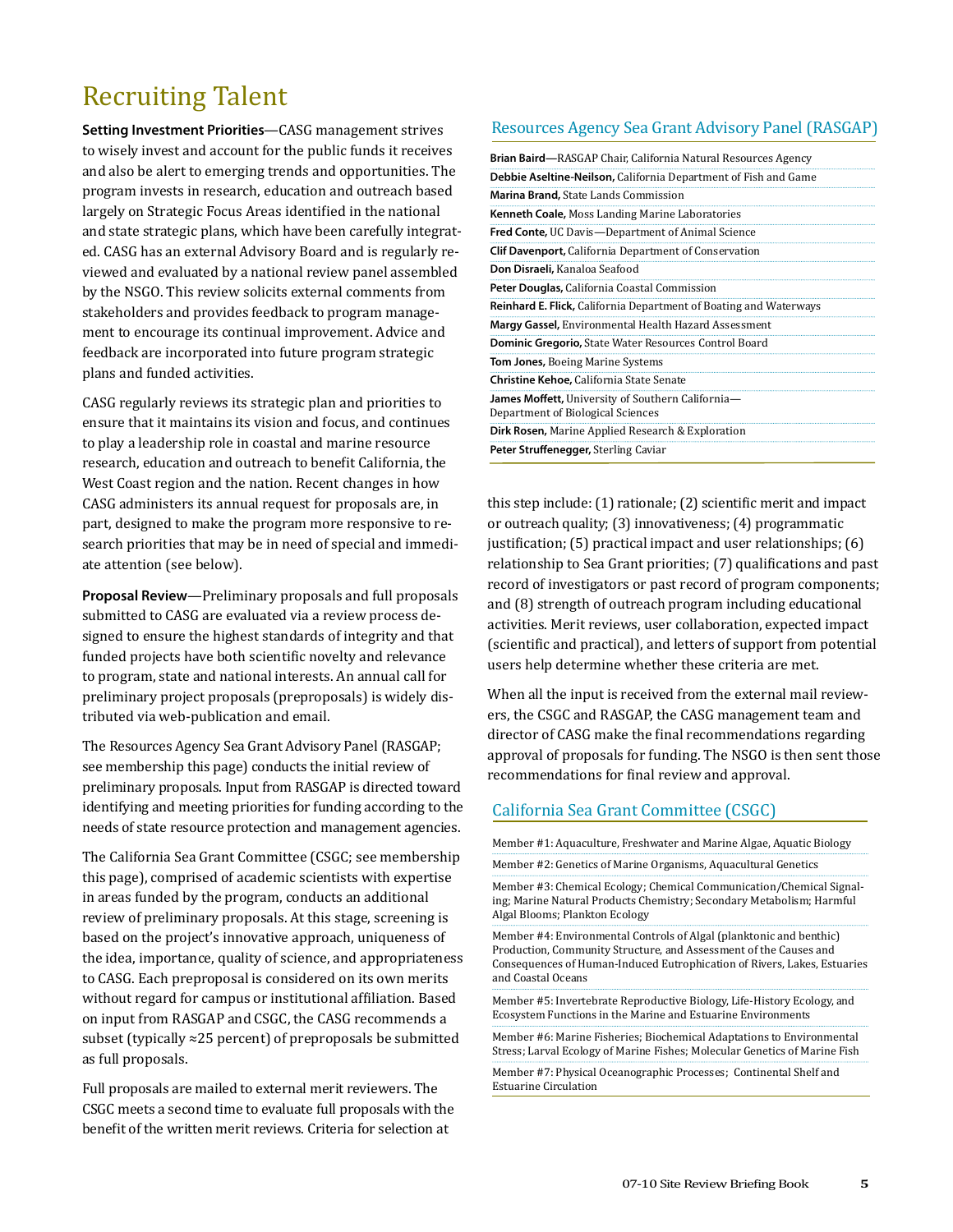#### **Program Management Indicators: Project Selection—Core Funds**

| 2009<br>99    | 2010 EPD*<br>44 |  |
|---------------|-----------------|--|
|               |                 |  |
|               |                 |  |
|               | 21              |  |
| 23            | 17              |  |
| 16            | 12              |  |
| 6             | 17              |  |
| 12            | 10              |  |
|               |                 |  |
| 37            | 44              |  |
| $\mathcal{P}$ | 6               |  |
| 11            | 14              |  |
|               | 24              |  |

*\*One-year awards called "Enhanced Program Development"*

**National Strategic Initiatives (NSIs)**

### Success in National Competitions

CASG has been highly successful in national competitions related to aquaculture, aquatic invasive species research and outreach, fisheries extension, and regional planning.

#### **West Coast Sea Grant Collaborations**

CASG has also worked successfully with the other West Coast Sea Grant programs to address regional research needs and obtain additional funds in support of regional resource management. In September 2006, the three West Coast governors signed the West Coast Governors' Agreement (WCGA), a groundbreaking effort to coordinate ocean and coastal resource management along the entire coast. An Action Plan to implement the WCGA was released in July 2008, and Action Coordination Teams (ACTs) were established to provide region-wide planning and facilitation to implement the Action Plan. The WCGA Action Plan and descriptions of ACTs are available at www.westcoastoceans.gov.

—*continued on p. 7*

|                                              | National Strategic Initiatives (NSIS)   |              |              |      |          |  |
|----------------------------------------------|-----------------------------------------|--------------|--------------|------|----------|--|
|                                              | <b>Competitions</b>                     | 2007         | 2008         | 2009 | 2010     |  |
|                                              | <b>Aquatic Invasive Species</b>         |              |              |      |          |  |
| A substantial number                         | Preproposals received/forwarded to NSGO | 7            | 23           |      |          |  |
| of California graduate                       | Full proposals forwarded to NSGO        | $\mathbf{1}$ | 2            |      | 1        |  |
| students have received                       | CASG projects funded                    | $N/A^*$      | $\Omega$     |      | $1**$    |  |
| fellowships in a variety<br>of NOAA national | Total projects funded by NSGO           | $0^*$        | 3            |      | 6        |  |
| competitions.                                | <b>Aquaculture Research</b>             |              |              |      |          |  |
|                                              | Proposals received/forwarded to NSGO    |              |              |      | 6        |  |
|                                              | CASG projects funded                    |              |              |      | 1        |  |
|                                              | Total projects funded by NSGO           |              |              |      | 18       |  |
|                                              | <b>Oyster Disease</b>                   |              |              |      |          |  |
|                                              | Preproposals received                   | 2            |              |      |          |  |
|                                              | Full proposals forwarded to NSGO        | $\mathbf{1}$ |              |      |          |  |
|                                              | CASG projects funded                    | 1            |              |      |          |  |
|                                              | Total projects funded by NSGO           | 5            |              |      |          |  |
|                                              | <b>Population Dynamics</b>              |              |              |      |          |  |
|                                              | Applications received/forwarded to NSGO | 5            | 2            | 7    | 6        |  |
|                                              | Fellowships funded to CASG              | $\Omega$     | 2            | 1    | 2        |  |
|                                              | Total fellowships funded by NSGO        | 2            | 5.           | 7    | 5        |  |
|                                              | <b>Marine Resource Economics</b>        |              |              |      |          |  |
|                                              | Applications received/forwarded to NSGO | 1            | $\Omega$     | 1    | 0        |  |
|                                              | Fellowships funded to CASG              | $\Omega$     | $\Omega$     | 1    | $\theta$ |  |
|                                              | Total fellowships funded by NSGO        | 2            | 2            | 2    | 2        |  |
|                                              | <b>Knauss</b>                           |              |              |      |          |  |
|                                              | Applications received                   | 5            | 1            | 8    | 13       |  |
|                                              | Applications forwarded to NSGO          | 5            | $\mathbf{1}$ | 6    | 6        |  |
|                                              | CASG applications selected by NSGO      | 2            | $\Omega$     | 6    | 5        |  |
|                                              | Fellowships funded to CASG              | 2            | $\Omega$     | 5.   | 4        |  |
|                                              |                                         |              |              |      |          |  |

*\*Competition cancelled \*\*As part of Pacific Northwest region*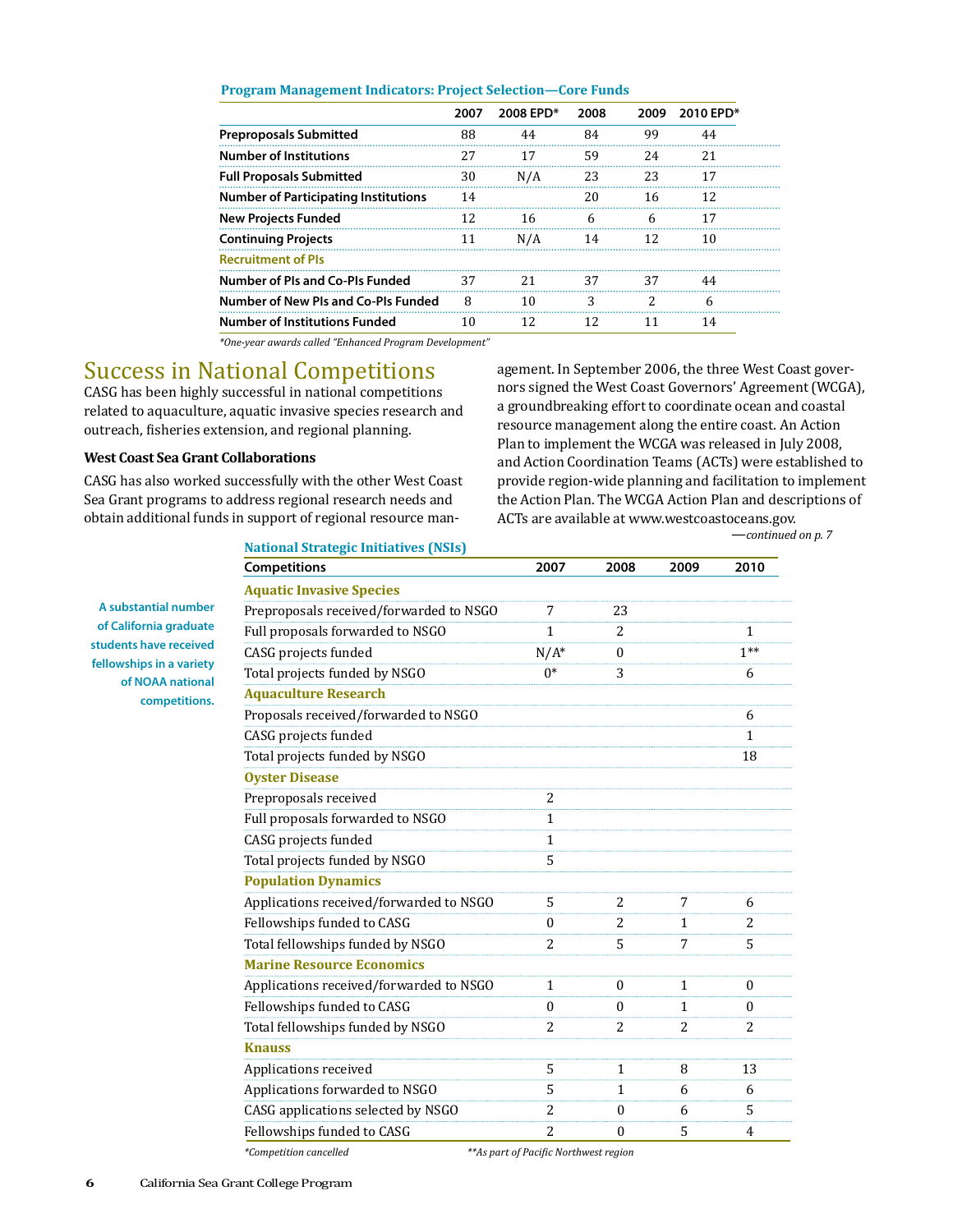#### **Leveraged Funds**

|                                                                                                                | 2007      | 2008         | 2009      | 2010      |
|----------------------------------------------------------------------------------------------------------------|-----------|--------------|-----------|-----------|
| Leveraged funding (money managed by or within direct influence of CASG, received from other sources 2007-2010) |           |              |           |           |
| <b>NSGO</b>                                                                                                    | 428,990   | 381,397      | 488,202   | 655,147   |
| <b>Fisheries Extension Enhancement Initiative</b>                                                              | 226,942   | 235,173      | 146,984   | 73,492    |
| National Strategic Investments                                                                                 | 87,381    | 82,058       |           | 120,594   |
| Regional/Multi-Program Project                                                                                 |           |              |           | 124,646   |
| John A. Knauss Marine Policy Fellowship                                                                        | 83,000    | $\mathbf{0}$ | 217,500   | 176,000   |
| NMFS/Sea Grant Population Dynamics                                                                             | 31,667    | 64,166       | 91,635    | 128,332   |
| NMFS/Sea Grant Marine Resource Economics                                                                       |           |              | 32,083    | 32,083    |
| <b>Other Federal</b>                                                                                           |           | 308,632      | 241,079   | 716,531   |
| California-Nevada Climate Adaptation Program                                                                   |           |              |           | 35,000    |
| National Marine Sanctuary BWET-RESTOR Project                                                                  |           |              |           | 58,837    |
| NOAA Coastal Services Center-Fellow                                                                            |           |              | 40,000    | 40,000    |
| <b>USDI Bureau of Reclamation</b>                                                                              |           | 308,632      | 201,079   | 50,887    |
| <b>US Army Corps of Engineers</b>                                                                              |           |              |           | 466,170   |
| USDI Fish & Wildlife Service                                                                                   |           |              |           | 65,637    |
| <b>State</b>                                                                                                   | 4,260,752 | 2,462,478    | 2,292,181 | 3,529,884 |
| Ocean Protection Council/Coastal Conservancy                                                                   | 2,667,765 | 625,147      | 618,408   | 2,809,552 |
| <b>CA Natural Resources Agency</b>                                                                             | 156,828   | 157,000      | 156,550   | 156,472   |
| CA Department of Fish & Game                                                                                   |           |              |           | 17,233    |
| Delta Stewardship Council                                                                                      | 1,436,159 | 1,680,331    | 1,517,223 | 546,627   |
| <b>Private</b>                                                                                                 | 15,000    | 15,000       | 15,000    | 106,562   |
| Center for Ecosystem Management and Restoration                                                                |           |              |           | 88,898    |
| Monterey Bay Sanctuary Foundation                                                                              | 15,000    | 15,000       | 15,000    | 17,664    |
| <b>University</b>                                                                                              | 168,000   | 168,000      | 162,000   | 162,000   |
| UCSD/SIO                                                                                                       | 168,000   | 168,000      | 162,000   | 162,000   |
| <b>Subtotal</b>                                                                                                | 4,872,742 | 3,335,507    | 3,198,462 | 5,170,124 |
| <b>Core Funds</b>                                                                                              | 3,763,029 | 3,872,000    | 3,872,000 | 3,872,000 |
| Research                                                                                                       | 1,791,375 | 1,689,646    | 1,722,119 | 1,823,574 |
| Education                                                                                                      | 51,588    | 52,000       | 52,000    | 64,492    |
| Extension                                                                                                      | 931,502   | 981,138      | 1,004,745 | 1,004,745 |
| Communications                                                                                                 | 451,898   | 464,693      | 480,850   | 468,726   |
| Management                                                                                                     | 452,532   | 520,835      | 490,464   | 440,463   |
| Development Grants                                                                                             | 84,134    | 163,688      | 121,822   | 70,000    |
| <b>Annual Totals</b>                                                                                           | 8,635,771 | 7,207,507    | 7,070,462 | 9,042,124 |

—*continued from p. 6*

The Sea Grant programs in Washington, Oregon and California began collaborating in 2006 to identify and focus resources on priority West Coast regional research and information needs to support marine science and ocean management on an ecosystem level. The resulting 2009 report, *West Coast Regional Research and Information Needs,* is based on more than 5,000 comments from nearly 1,000 stakeholders. The comments are available in an online database that links each comment to research topics and locations (http://seagrant. oregonstate.edu/research/RegionalPlanning/). In 2010, the four West Coast Sea Grant programs successfully applied for regional funding from the NSGO for fellowships to collaboratively support implementation of common elements of the

WCGA on Ocean Health and the 2009 report. Four West Coast Sea Grant Fellows were selected in late 2010 and early 2011 and placed in state or federal host agencies for two years, where their activities will directly support the WCGA Action Plan. This plan identified seven key priorities facing the West Coast: clean coastal waters and beaches; healthy ocean and coastal habitats; effective ecosystem-based management; reduced impacts of offshore development; increased ocean awareness and literacy among the region's citizens; expanded ocean and coastal scientific information, research and monitoring; and sustainable economic development of coastal communities.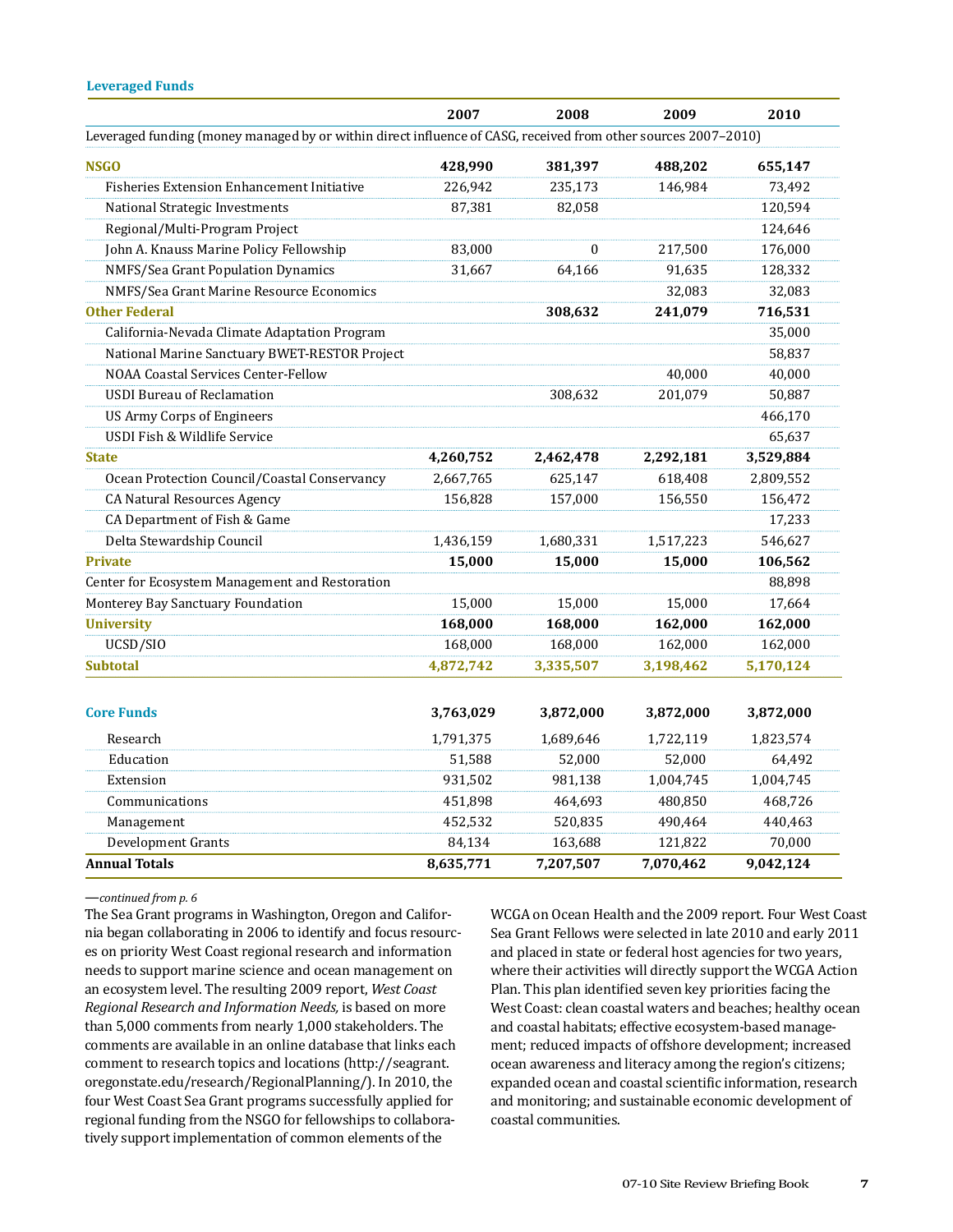### **California Sea Grant: 4-Year Funding History**





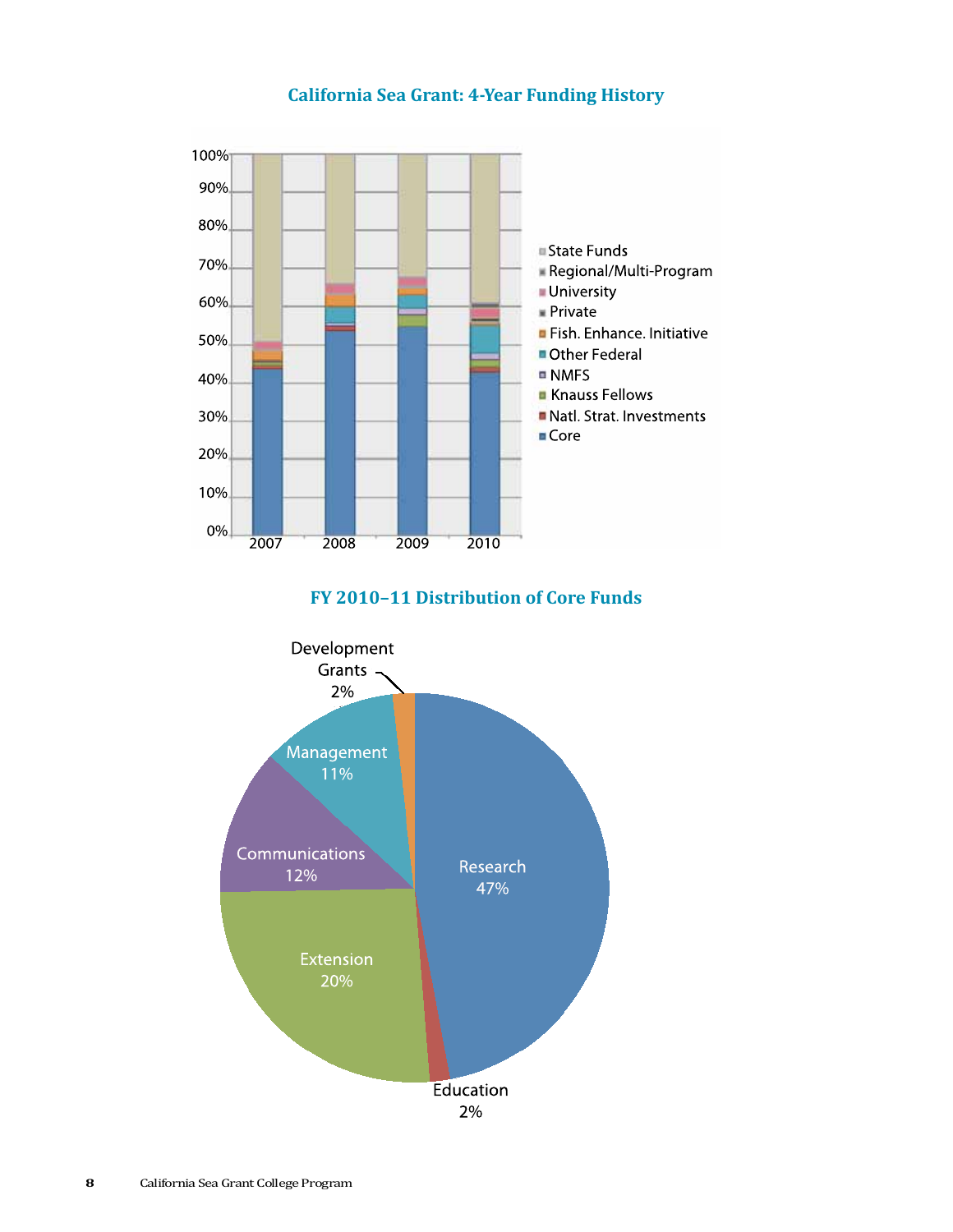## Stakeholder Engagement

#### **State Agency Partners**

For 41 years, CASG has successfully applied its unique capability to combine coastal and marine research, education and outreach to benefit the communities, industries and people of California, the region and the nation. In recent years, the program has been invited to collaborate with state agencies to administer research programs of mutual interest that are designed to meet specific state priorities using designated funds.

California's **Ocean Protection Council** (OPC), established in 2004, coordinates government agencies to better manage our ocean resources and sets forth the state's marine research and conservation goals. In meeting OPC's goal to improve scientific understanding of our ocean and coastal ecosystems, CASG is identified in the OPC's strategic plan as a mechanism to review and award grants that meet OPC guidelines and priorities. Since 2007, CASG has worked with the OPC to determine where priorities and expertise converge; and by working together, the two organizations have reduced the overhead and management costs of supporting collaborative marine research and outreach. The result is that CASG administers dedicated OPC funds to assist the state by managing priority research and outreach projects such as the development of ecosystem-based management pilot programs, investigation of the extent and implications of ocean acidification on the California shelf, tools to weigh various restoration options for California Chinook salmon, and forecasts and projections of HABs.

The proposals submitted in response to OPC priorities undergo the same review process as core CASG proposals, including review by the Resources Agency Sea Grant Advisory Panel (RASGAP). The RASGAP is chaired by the Assistant Secretary of Ocean and Coastal Policy and includes representatives from state resources agencies, elected state officials and UC and CSU campuses. RASGAP meets biannually in-person to review and prioritize proposal submissions based on state and OPC priorities.

In California, the **Marine Life Protection Act** (MLPA) was passed in 1999 and required the California Department of Fish and Game (CDFG) to design and manage a network of marine protected areas (MPAs) to protect marine life and habitats and preserve ecosystems and natural heritage, among other things. The MLPA further requires monitoring of the MPAs to facilitate adaptive management of the MPAs. The first step in implementing such an effort is to ensure proper acquisition of quality baseline data. CASG has been contracted to administer baseline studies in four of the five designated study regions in the state (north, north central, central, and south coasts). CDFG approached our program in 2006 to contract monitoring studies and socioeconomic research for the designated MPAs in the central coast study region. The Central Coast Baseline Program was established in 2007 as a collaborative effort between CDFG, State Coastal Conservancy, Ocean Protection Council and CASG to provide

summary descriptions, assessment and understanding of ecological and socioeconomic conditions inside and outside MPAs designated under MLPA. In 2008, the OPC approved the disbursement of \$12 million over the next several years for CASG to solicit, review and oversee projects in support of the MPA Baseline Programs in the remaining study regions, working closely with the MPA Monitoring Enterprise, which is developing the monitoring framework for MPAs statewide.

Another significant area of activity for CASG in recent years has been the creation and administration of the **Delta Science Fellows Program**. Beginning in 2003, the Program (formerly known as the CALFED Science Fellows Program) has paired graduate students and postdoctoral researchers with Bay-Delta agency scientists and senior research mentors. Fellows work on collaborative data analysis and research projects applicable to the California Bay-Delta region. The Science Program has funded 43 Fellows, with funds totaling over \$6 million. The program's goals are to invest in knowledge that will fundamentally advance the understanding of the complex environments and systems within the Bay-Delta system, to aid policy-makers and managers, and to train the next generation of research scientists for water issues in California. The Science Fellows have worked with community mentors at California Department of Water Resources, U.S. Geological Survey, Pacific Science Center, The Nature Conservancy, CDFG, Bureau of Reclamation, and U.S. Fish and Wildlife Service.

#### **State and Federal Agency Hosts**

Many agencies in California are involved in the management and planning of coastal resources, and in the future these agencies will need a large number of trained, politically astute individuals to manage ocean and coastal problems. There are only a few statewide educational programs that provide technically trained graduate students with practical experience in marine resource management. Recognizing this need for educating the next generation of marine and coastal policy makers, the **CASG State Fellowship Program** was established in 1987. Modeled after the highly successful Knauss Marine Policy Fellowship Program, our State Fellowship Program provides recent graduates an opportunity to acquire "on the job" experience in the planning and implementation of marine and coastal resource policies and programs in the state of California. The State Fellowship Program has supported 64 fellows to work with 18 different state and federal hosts in California. In recent years, State Sea Grant Fellows have been assigned to work with the California Ocean Resources Management Program of the California Natural Resources Agency; the California Ocean Protection Council; the California Ocean Science Trust; the Delta Science Program; the California State Parks; NOAA's Monterey Bay and Channel Islands National Marine Sanctuary Programs; the NOAA Coastal Services Center, West Coast Regional Office; and the NOAA MPA Center.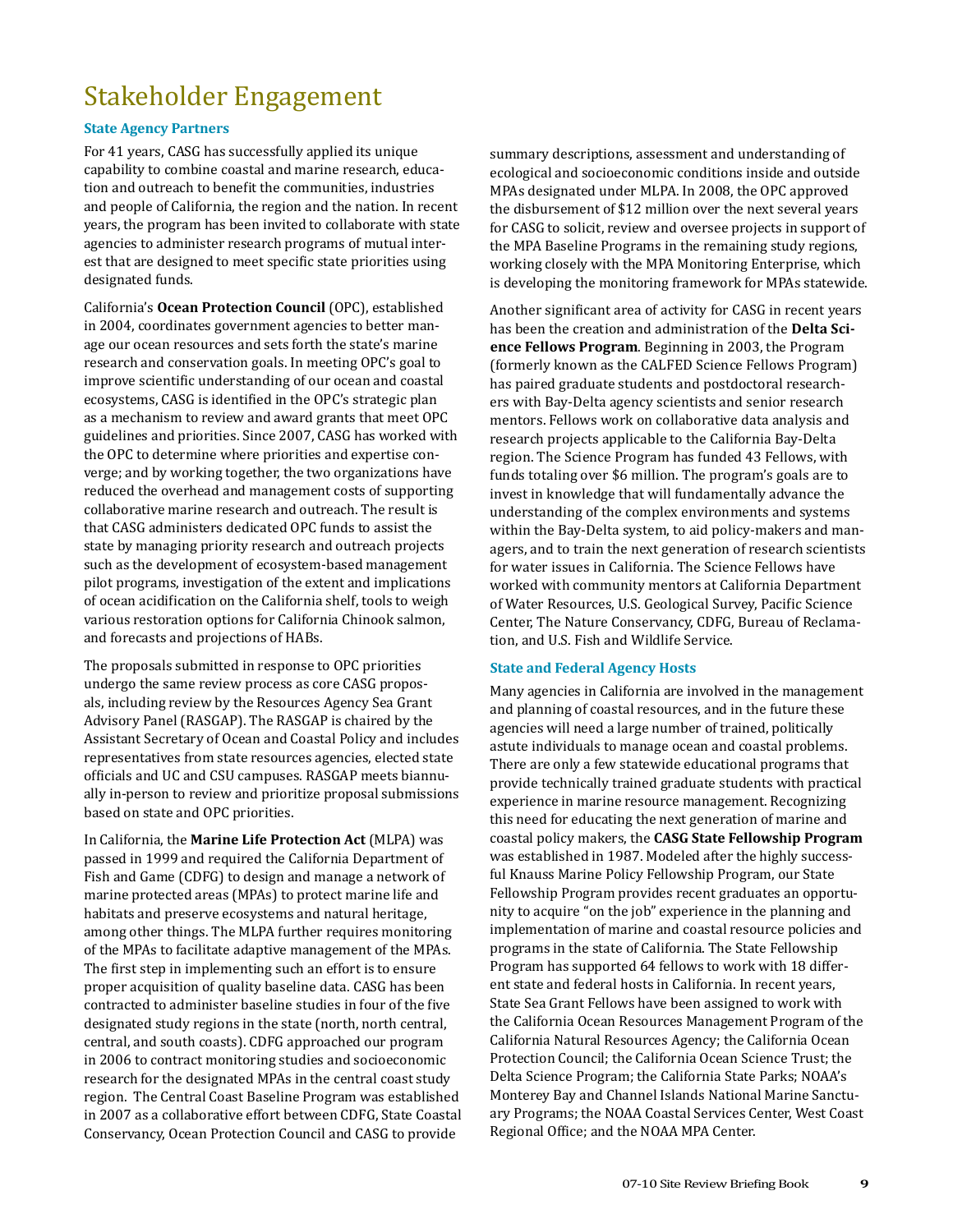#### **International Collaborations**

At the request and with support from NOAA Office of Oceanic and Atmospheric Research International Activities Office, CASG has engaged with three Korea Sea Grant (SG) programs to assist with the creation, administration and development of the nascent Korea SG Program. This collaboration was initiated in 2006 at the request of the Korean Ministry of Maritime Affairs and Fisheries following a visit to NOAA and CASG by a delegation of Korean scientists and government officials. After this initial visit, the Korean government invited representatives of CASG to visit the Ministry of Marine Affairs and Fisheries (MOMAF) in Seoul, and the two existing Sea Grant programs, Yeongnam SG in Busan, and Honam SG in Mokpo. This visit provided an opportunity for CASG staff to discuss the philosophy of Sea Grant, and the essential research, education, extension and communication components that are integral to the success of Sea Grant. In 2007, Jung Bu SG Program was created at Inha University in Incheon and CASG provided similar support with information on program development and planning. In time, formal Memoranda of Cooperation between CASG and Yeongnam, Honam, and Jung Bu SG programs were created. Visits to the United States by representatives of Korea SG, and continued visits to Korea by representatives of CASG, occurred on an annual basis with regular exchange of information on program administration, scientific peer review, grants management, extension programming and strategic planning.

Seeking additional information on the Sea Grant network, Korean delegations of six to 13 scientists, managers and staff attended Sea Grant Week in Maine, San Diego and New Orleans. International Symposiums were organized by California and Louisiana SG programs when they acted as hosts for Sea Grant Week in San Diego and New Orleans, respectively. Three members of the CASG Management Team were invited to participate in the first Korea Sea Grant Week held in Busan in 2009. At this event it was evident that the Korean programs were fully engaged with excellent presentations on strategic planning, research conducted and educational outreach activities. As part of Sea Grant Week in San Diego in 2008, CASG also coordinated a two-day field tour to observe Sea Grant programming in San Diego, Los Angeles and Santa Barbara, which included 11 Korean colleagues and three members of the Indonesia Sea Partners Program. In the fall of 2009, delegations from all three Korea SG programs visited California on three separate five- to seven-day visits that included programmatic exchanges in the following areas:

- 1. Coastal tourism development
- 2. Value-added seafood processing, like designer canneries
- 3. Community-based fishery co-management
- 4. Recreational fishing, boating and other pursuits
- 5. Commercial fishing and management
- 6. Ocean monitoring
- 7. Aquaculture

The relationship between CASG and Korea SG has matured and Korea now has six regional programs. These programs collectively have a comprehensive understanding of the

workings of a successful program such that regular visits by CASG staff to facilitate program development are no longer undertaken. Discussions are currently underway for joint research collaborations, exchange of graduate students for collaborative research and for graduate students from California universities to assist Jung Bu SG with the operation of marine science summer camps.

#### **CASG Extension Program (SGEP) Collaborations**

SGEP develops collaborations with NOAA staff, state and federal agencies, other university researchers, nongovernmental organizations, industry representatives, communities and educators to conduct integrated research, education and outreach projects. Extension advisors organize symposia, workshops and meetings to identify local, regional, state, national and international resource problems. SGEP uses our expertise and community connections to bring teams of people together to work on projects. We embrace diversity, and work with people regardless of values, and world-views that arise from differences of culture and circumstance. A few highlights of SGEP collaborations follow with a more complete listing starting on page 13.

#### **SGEP Collaborations with NOAA**

The following are a few examples of specific projects through which SGEP engages a wide variety of diverse stakeholders to work on common goals. Other projects will be highlighted during our site review in May.

SGEP Advisors Monique Myers and Susan Schlosser have been working in collaboration with National Weather Service employees to extend NOAA's climate change research to coastal communities. In 2009, Myers and Schlosser arranged two large meetings of NOAA personnel and university climate change experts, including NOAA staff members from the Western Regional Climate Center, National Marine Fisheries Service, National Ocean Service, National Weather Service Offices, Chief of the Western Region Hydrologic and Climate Services Division, several meteorologists-in-charge, as well as directors of climate change centers at SIO and UC Berkeley and the state climatologist. Additionally, Myers and Schlosser initiated the California Climate Change website, an interactive website comprised of interviews with the directors of UC climate change centers and other leading climate experts. The interviews are available for download as both audio and video files at http://groups.ucanr.org/CAClimateChangeExt/ index.cfm.

Recently, SGEP Advisors Myers and Schlosser received funding from the California and Nevada Applications Program (CNAP) Regional Integrated Sciences and Assessments (RISA), to help identify coastal decision makers' information needs for climate change adaptation. They began collaborating with USC SG Advisor, Juliette Hart, to develop a coastal climate change adaptation survey. This work is in coordination with the National Sea Grant climate change adaptation survey effort. The Stanford Center for Ocean Solutions joined as a collaborator and the project gained momentum with interest expressed by a variety of local, state and federal entities.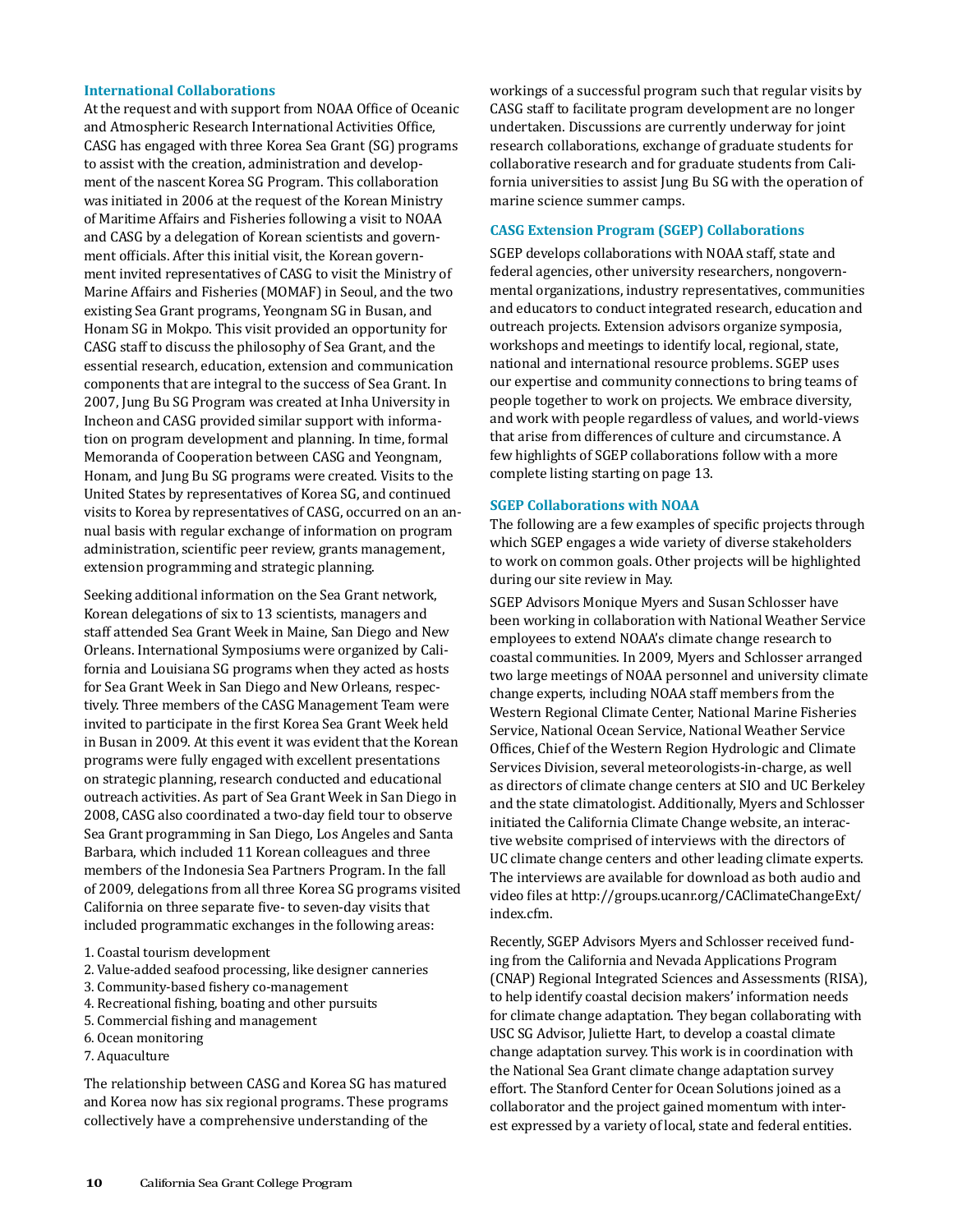Currently project partners include: USC SG, Center for Ocean Solutions at Stanford University, Ocean Protection Council, NOAA Coastal Services Center, Susanne Moser Research and Consulting, Tijuana River NERR, San Francisco Bay NERR, Local Governments for Sustainability (ICLEI), Bay Conservation and Development Commission, CA Coastal Commission, Southern California Coastal Ocean Observing System and CNAP RISA at SIO. The partners are working to develop a completed survey and distribution list. It is anticipated that the survey will be administered by the end of May and the results will be analyzed during the summer. The information from the survey will be used to inform climate adaptation workshops in Northern and Southern California in fall 2011.

#### **SGEP Collaborations with State and Federal Agencies**

For the past five years, SGEP Advisor Susan Schlosser has been building collaborations with a diverse set of local, state and federal agencies to improve management of the Humboldt Bay estuarine ecosystem. Schlosser has led a diverse group of people, which includes 50 collaborators from 32 organizations, in an ecosystem-based management process to develop community-based planning strategies for Humboldt Bay and watershed management and conservation. As the leader of the large collaborative process, Schlosser guided the development of vision and mission statements, establishment of community priorities, and development and implementation of a strategic plan.

**Humboldt Bay Initiative**—Coastal areas and surrounding communities face an increasing number of threats to the health of their environments and ways of life, including loss of marine habitat, water pollution, and impacts from climate change. Managing these challenges is complicated and involves decision makers, social institutions, government agencies and community members that all have a stake in the outcome. Since 2007, SGEP Advisor Susan Schlosser approached these issues in the Humboldt Bay ecosystem through an ecosystem-based management program called the Humboldt Bay Initiative (HBI). Recognizing the full range of connections between social, biological and physical components of the ecosystem, HBI considers all the different functions and relationships of the local ecosystem, and integrates all types of information and knowledge to comprehensively address natural resource management issues. HBI completed a strategic plan in 2009 where 44 collaborators participated in a five-day workshop. HBI is currently working on the highest priority issues from the strategic plan, a coordinated response to climate change. The climate change strategy includes a three-pronged approach. Scientists and engineers from Humboldt State University, Oregon State University, Cascadia Geosciences, CalTrans, Humboldt County, U.S. Fish and Wildlife Service, Bureau of Land Management, National Geodetic Survey, the National Weather Service, and Northern Hydrology, are developing a science plan to improve the accuracy of the vertical reference system to correct errors due to seismic activity. Lack of accurate vertical reference datum adversely effects sea-level rise predictions, sediment measurement, and restoration projects. The project will inform planning and preparedness for climate change adaptation,

contribute to ecological forecasting and foster sustainable communities. Project team members from the Humboldt Bay Harbor District, City of Arcata, National Marine Fisheries Service, U.S. Fish and Wildlife Service, CDFG, National Weather Service, U.S. Army Corps of Engineers, U.S. Bureau of Land Management, City of Trinidad, the Pacific Coast Joint Venture, Redwood Community Action Agency, Humboldt County, and Humboldt Baykeeper identified existing, local socioeconomic, geophysical, ecological and weather/ climate/water data sets for use in climate change models. Additionally the HBI project team collaborated with the EBM Tools Network to submit a proposal to the Campbell Foundation to increase community capacity to deal with the consequences of climate change through education and training on geospatial and planning tools. Notification on this funding will be in spring 2011.

**Seafood Extension**—SGEP Advisor Pamela Tom works with stakeholders in the seafood industry in California, nationally and internationally to provide up-to-date information on the safety, benefits and risks of seafood consumption. The groups she interacts with include seafood importers, inspectors, processors, retailers, labs, educators, researchers, chefs and consumers. Tom collaborates with other Sea Grant programs, agency and industry colleagues to offer professional seafood workshops and conferences that teach skills and share relevant scientific information. The popular "sensory decomposition" hands-on training sessions, which Tom organizes in conjunction with the FDA and NOAA's Seafood Inspection Program, give participants guidance in using their senses of sight and smell to judge whether fish samples would pass FDA standards. From 2007 to 2010, Tom participated in approximately 18 workshops and trainings in the United States and planned three international programs in Vietnam for seafood imports to the United States.

Tom maintains the Seafood Network Information Center website SeafoodNIC (http://seafood.ucdavis.edu/), a clearinghouse for seafood information and the source of a host of topics ranging from regulations, product development and marketing to consumer safety. This website averages 20,000 hits/month. In addition, Tom maintains several seafood listservs, including an international seafood HACCP discussion list with (more than 1,150 subscribers across the globe representing more than 55 countries) and a domestic Seafood Announcements Information List (SAIL) that issues timely updates and advisories for 460 subscribed seafood professionals. Tom has collaborated with Georgia Sea Grant in establishing the Safe Oysters website (http://safeoysters. org/) that deals with *Vibrio vulnificus* health issues and averages 10,000 hits/month. She also collaborated with Florida State University in creating a website on Prohibited Antimicrobial Agents in Seafood (http://safeseafood.ucdavis.edu/), which averages 285 hits/month. Her current internet web project includes cooperating with colleagues from Oregon State University and the Sea Grant Programs of Delaware, Florida, New York and Rhode Island on a project funded by the U.S. Department of Agriculture to develop educational programs on seafood risks and benefits for health care pro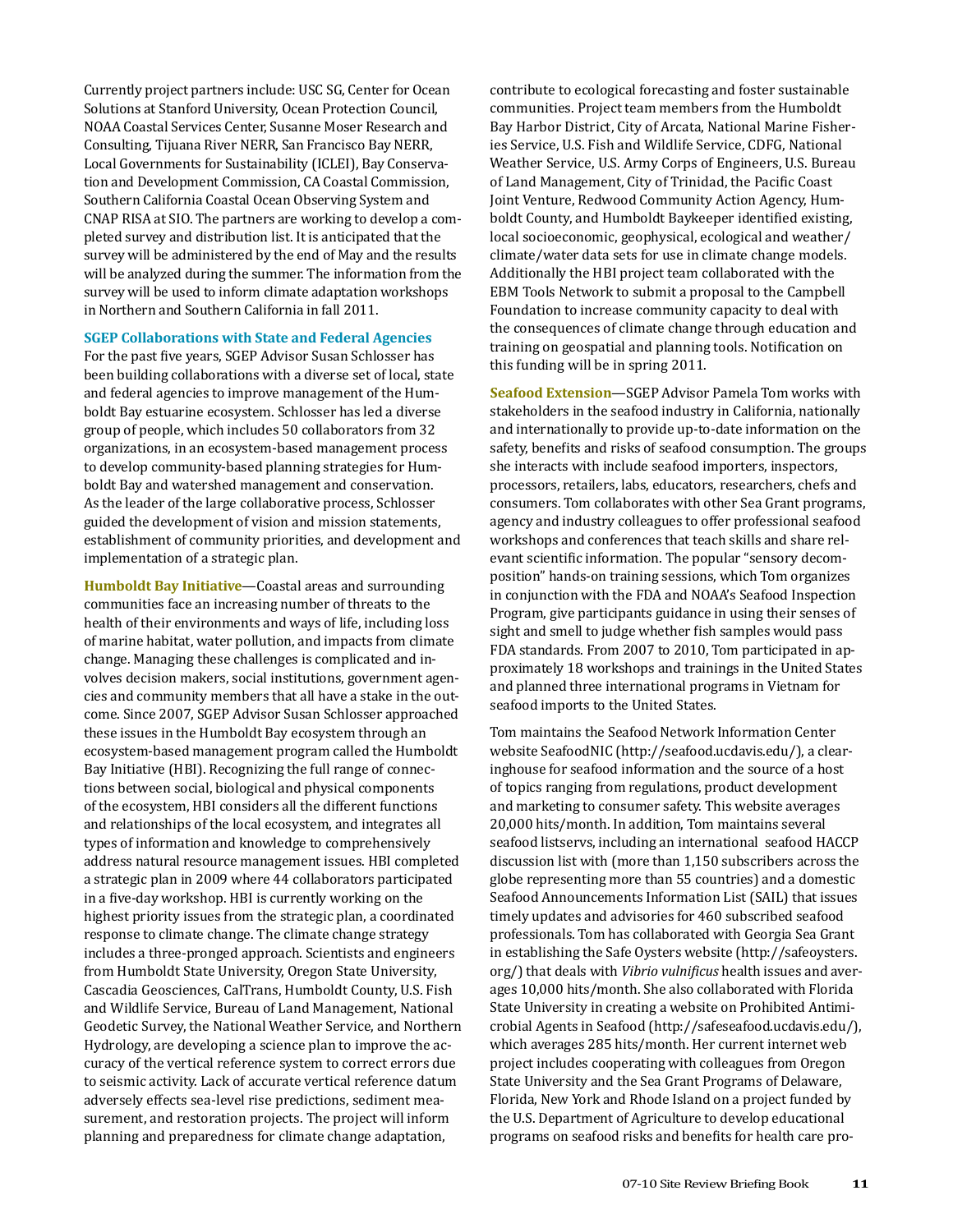viders and other professionals who provide seafood information to consumers.

#### **SGEP Collaborations with International Programs**

An offshoot of the CASG-Korea collaboration was the engagement of SGEP Advisor Paul Olin with the National Fisheries Research Development Institute (NFRDI), which is a partner with NOAA in planning and reviewing joint aquaculture research projects conducted under the NOAA-Korea Joint Project Agreement (JPA). Olin is a member of the panel and attended the 4<sup>th</sup> U.S.-Korea Aquaculture Panel meeting held at NFRDI in Busan in 2008, and the 5<sup>th</sup> U.S.-Korea Aquaculture Panel hosted by NOAA at SIO in 2010.

Sea Grant Advisor Paul Olin has been involved with the U.S.-Japan Natural Resources Panel on Aquaculture (UJNR) since 1994 when he was asked to make a presentation on the status of Pacific salmon populations in the United States. Since then, Olin has participated in five annual UJNR meetings as a presenter, participant or organizer. Most recently, in 2010 he participated in the 39<sup>th</sup> Science Symposium of the UJNR Aquaculture Panel in Kagoshima as interim Vice-Chair of the Panel, and presented a paper entitled, "Aquaculture in the United States of America: Present Status and Future Opportunities." Following this meeting Olin was selected as Vice-Chair of the U.S contingent of the UJNR Aquaculture Panel. In that capacity he is currently involved in planning for the 40<sup>th</sup> annual meeting of the UJNR Aquaculture Panel to be held in October 2011.

The UJNR Aquaculture panel, which is composed of United States and Japanese scientists, meets annually to conduct business meetings and a symposium on selected scientific topics in the field of aquaculture. The theme of each annual symposium is agreed upon in three- or five-year plans developed jointly by the panels. Business meetings and symposia are followed by field trips (related to the selected scientific theme) to research institutes, universities, fish farming centers and commercial farms. Meetings alternate annually between nations.

Business meetings are held each year to plan and discuss progress toward the following goals:

• Conduct cooperative research and studies of mutual interest to both nations.

• Arrange for the exchange of scientists for either short-term or long-term collaborations.

• Provide for exchange of scientific information through an annual literature exchange.

• Publish results of the annual scientific symposium.

#### **SGEP Collaborations with Groups of Individuals**

Historically, the Russian River in Northern California provided spawning and rearing habitat for tens of thousands of anadromous fishes. Habitat loss and degradation led to dramatic population declines, leading to the listing of coho, steelhead and Chinook salmon as threatened species under the Federal Endangered Species Act. With more than 97 percent of the Russian River watershed in private ownership, active participation of private landowners is critical to the

recovery of salmon populations. In response to this issue, SGEP Advisor Paul Olin created the Russian River Tributary Restoration and Landowner Outreach Program. The objective of this collaborative program was to develop a cadre of landowners knowledgeable about salmon habitat requirements who could be role models in their communities, and restore habitats on high-priority stream reaches. Since 1998, more than 40 individual stream enhancement and habitat restoration projects, covering more than 73 tributaries and over 1000 miles of streambed, have been completed on targeted tributaries, resulting in increased salmon spawning events.

#### **SGEP Collaborations with Fishing Communities**

CASG has long had a close relationship with fishery participants and fishing communities. This close relationship has been strengthened in the past five years by infusion of National Sea Grant Fisheries Extension Enhancement funds. There is a growing awareness that to sustain fish populations and coastal communities and economies, fisheries need to be managed on smaller spatial scales. State and federal fishery managers find it difficult, however, to collect data on a regional basis. Additionally, with current budgetary limitations, more cost-effective tools for managing fisheries are needed. A solution to this dilemma is to involve stakeholders in the collection and interpretation of data on finer spatial scales.

As an example of a solution, SGEP Advisor Carrie Culver worked with commercial crab fishery participants in Southern California, CDFG and university scientists to improve the collection and use of scientific data for cryptic benthic species targeted by trap fisheries (e.g., crabs, lobster, prawns). These species are not readily quantified using conventional methods and thus are not usually included in fishery monitoring efforts. To solve this problem, Culver and collaborators evaluated sampling regimes to identify the best ways to accurately estimate at-sea catches and thus provide better information about the status of crab populations, specifically about the dynamics of the southern rock crab fishery. They also developed and tested protocols for engaging fishery participants in data collection, collected essential fishery information about the three crab species that constitute the rock crab fishery, and developed a framework for integrating a broad, long-term collaborative data collection program into the management process. The resulting information led to regulatory changes for the crab fishery, and the project is being used as a model for development of collaborative fishery data collection programs in other shellfish fisheries.

Similarly, in 2006 SGEP Advisor Rick Starr formed a California Collaborative Fisheries Research Program (CCFRP) to address the need for better information about nearshore fisheries. During the development of the CCFRP, Starr worked with fishery participants, state and federal fishery scientists, NGO staff, harbormasters and university scientists, to establish protocols for collaborative research that would be useful for fishery managers, and utilize volunteer anglers. From 2006 through 2010, the protocols have been implemented with more than 500 fishery participants from five central coast fishing communities; and the group has generated a data set based on 30,000 fishes that were tagged, measured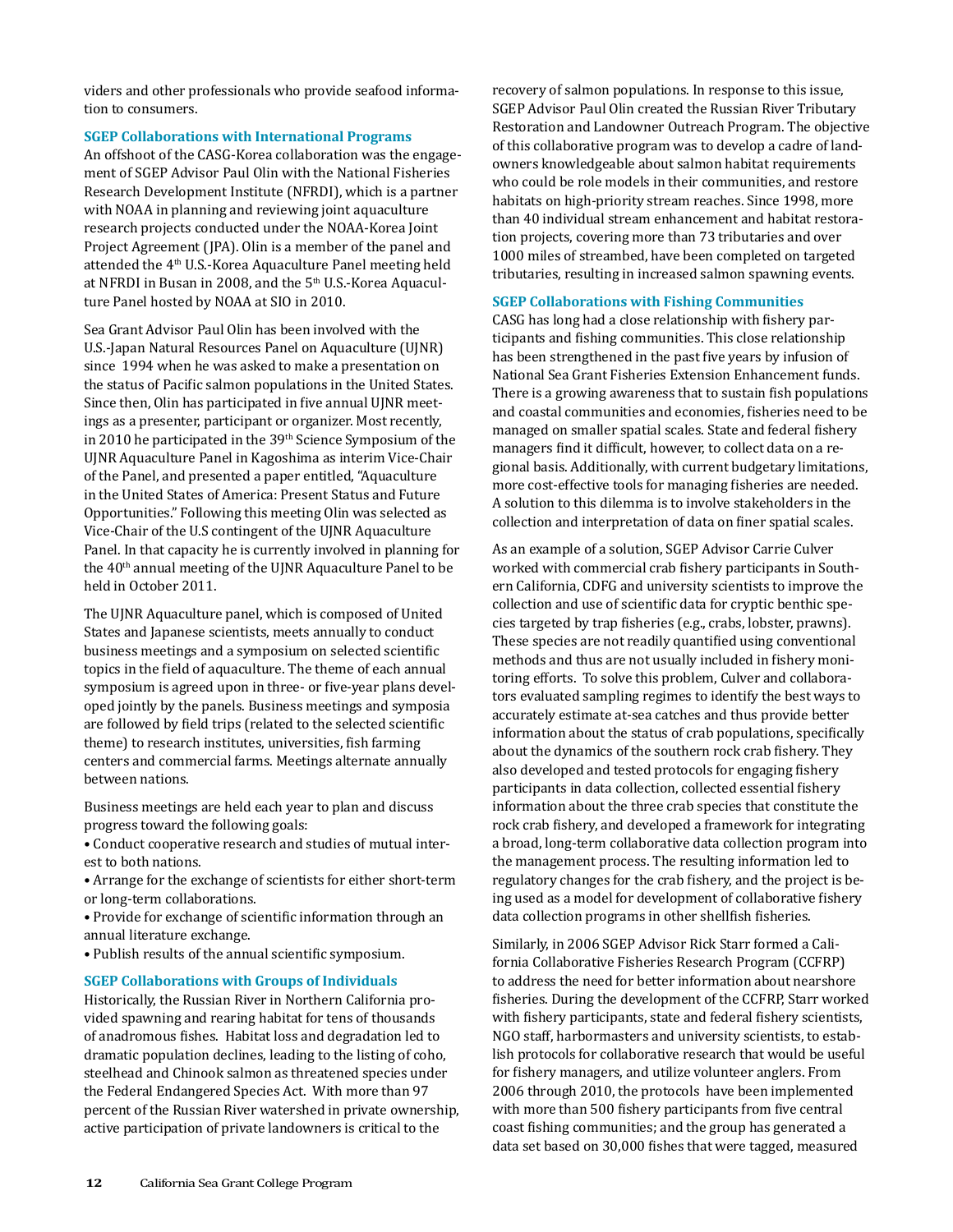and released. The protocols the collaboration developed provide rigorous, standardized estimates of species composition, density, length frequency and movement of fishes. This project demonstrated that fishery participants and scientists can collaborate successfully to provide resource managers with accurate information, thus allowing members of the fishing community to play an active role in the evaluation of marine policy. Efforts continue on ways to integrate the collected information and protocols into the management process.

Additionally, SGEP Advisor Carrie Pomeroy has studied the human dimensions of California port communities and their fisheries, developing fishing community profiles to inform ecosystem-based management programs and to more proactively and effectively address fisheries, marine management and community development issues and opportunities. As part of this work Pomeroy, in collaboration with a NOAA Fisheries SWFSC economist, conducted socioeconomic research integrating archival and field data collection and analysis to develop historically grounded descriptions of four Northern California fishing (port) communities and their regional context. More than 180 fishing community members and other knowledgeable individuals participated in the project. Pomeroy's efforts addressed critical fisheries social science information gaps, increased awareness and understanding of the human dimensions of local fisheries and fishing communities, and enhanced efforts to manage working waterfronts and fisheries to support healthy, productive and sustainable marine ecosystems and coastal communities.

Integrating the biological and human dimensions of fisheries, SGEP Advisors Rick Starr, Carrie Culver and Carrie Pomeroy worked with CDFG staff to sponsor a workshop to collect ideas about ways to manage fisheries for which little information is available. The workshop, entitled, "Managing Data-Poor Fisheries: Case Studies, Models and Solutions," consisted of presentations and discussions among 100 international fishery scientists, resource managers, environmental organizations and fishermen. The workshop resulted in more than 400 specific ideas for managing fisheries. In addition, a series of manuscripts that describe ways to address data-poor fisheries were submitted from national and international experts (including the three SGEP advisors) and discussed at the workshop. Manuscripts were published in a special issue of American Fisheries Society's online journal, *Marine and Coastal Fisheries,* and in a CASG publication. All manuscripts, workshop notes, and ideas are available online and in a report presented to CDFG. These materials address: 1) alternative management strategies for data-poor fisheries; 2) new analytical techniques for guiding management with minimal data; and 3) new techniques for collecting and integrating biological and socioeconomic data. CDFG has taken several actions since the workshop to evaluate potential options for enhancing management of state resources.

#### **SGEP Collaborations**

| <b>NOAA</b>                                           |
|-------------------------------------------------------|
| <b>Coastal Services Center</b>                        |
| National Centers for Coastal Ocean Science            |
| National Geodetic Survey                              |
| National Marine Fisheries Service:                    |
| Aquaculture Program                                   |
| Habitat Conservation/Restoration Center               |
| Northwest Fisheries Science Center, Seattle, WA       |
| <b>Office of Protected Resources</b>                  |
| Office of Sustainable Fisheries                       |
| <b>Recreational Fishing Services</b>                  |
| Southwest Fisheries Science Center, Santa Cruz, CA:   |
| Pacific Fisheries Environmental Laboratory            |
| National Marine Protected Areas Center                |
| National Marine Sanctuary Program:                    |
| Channel Islands National Marine Sanctuary             |
| Monterey Bay National Marine Sanctuary                |
| National Estuarine Research Reserve System            |
| Elkhorn Slough National Estuarine Research Reserve    |
| San Francisco Bay National Estuarine Research Reserve |
| Tijuana River National Estuarine Research Reserve     |
| National Undersea Research Program                    |
| National Weather Service                              |
| North Pacific Fishery Management Council              |
| Pacific Fishery Management Council                    |
| Regional Integrated Sciences & Assessments (RISA)     |
| Seafood Inspection Program                            |
| Western Regional Center                               |
|                                                       |
| <b>SG Network</b>                                     |
| Alaska SG                                             |
| Marine Advisory Program                               |
| Delaware SG                                           |
| Florida SG                                            |
| Georgia SG                                            |
| Gyeonggi SG (Korea)                                   |
| Hawaii SG                                             |
| Honam SG (Korea)                                      |
| Louisiana SG                                          |

| Maryland SG                                |
|--------------------------------------------|
| MIT SG                                     |
| New Hampshire SG                           |
| New York SG                                |
| North Carolina SG                          |
| Oregon SG                                  |
| Rhode Island SG                            |
| Safe Sustainable Seafood Supply Focus Team |
| Seafood HACCP Alliance                     |
| SG Law Center                              |
| Texas SG                                   |
| University of Southern California SG       |
| Virginia SG                                |
| <b>Washington SG</b>                       |
| Yeongnam SG (Korea)                        |
|                                            |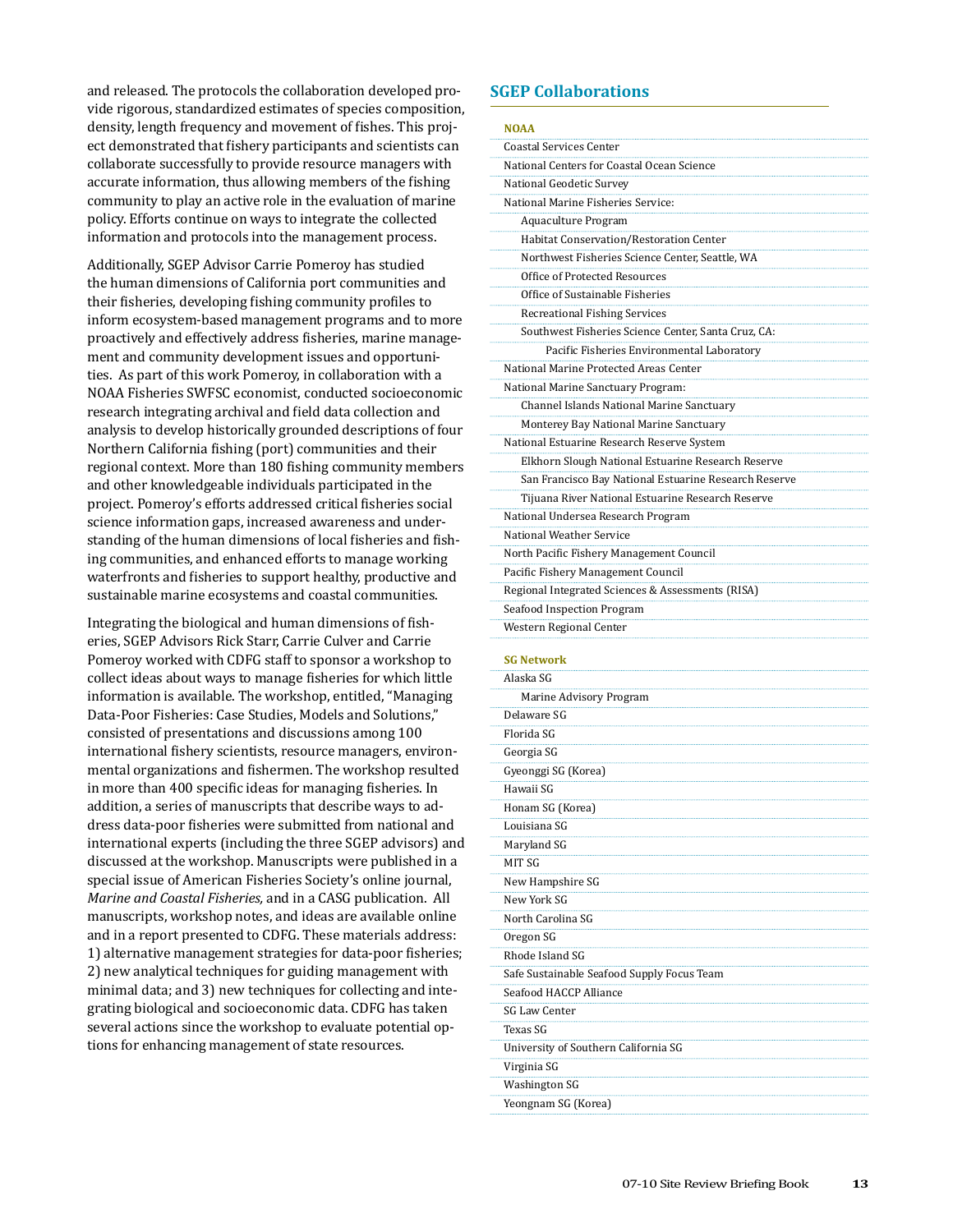| <b>Other Federal</b>                                                                         |  |
|----------------------------------------------------------------------------------------------|--|
| <b>Centers for Disease Control</b>                                                           |  |
| ICLEI-Local Governments for Sustainability                                                   |  |
| U.S. Army Corps of Engineers                                                                 |  |
| U.S. Bureau of Ocean Energy Management                                                       |  |
| U.S. Bureau of Reclamation                                                                   |  |
| U.S. Coast Guard                                                                             |  |
| U.S. Department of Agriculture:                                                              |  |
| Animal and Plant Health Inspection Service                                                   |  |
| The National Institute of Food and Agriculture                                               |  |
| U.S. Department of Fish and Game (Marine Region)                                             |  |
| U.S. Department of the Interior: Bureau of Land Management                                   |  |
| Mational Park Service—Redwood National Park                                                  |  |
| U.S. Fish and Wildlife Service: Habitat and Resource                                         |  |
| Conservation/Coastal Program                                                                 |  |
| Humboldt Bay National Wildlife Refuge                                                        |  |
| U.S. Food and Drug Administration                                                            |  |
| <b>U.S. Forest Service</b>                                                                   |  |
| <b>U.S. Geological Survey</b>                                                                |  |
| U.S. Navy: Naval Postgraduate School, Monterey, CA                                           |  |
|                                                                                              |  |
| <b>Regional/State/Local Government</b>                                                       |  |
| Alaska Department of Fish & Game                                                             |  |
| Association of Monterey Bay Area Governments                                                 |  |
| California Coastal Commission                                                                |  |
| California Coastal Conservancy                                                               |  |
| California and Nevada Applications Program (CNAP)                                            |  |
| California Collaborative Fisheries Research Organization                                     |  |
| California Department of Fish & Game, Marine Region                                          |  |
| California Department of Food & Agriculture                                                  |  |
| California State Parks                                                                       |  |
| California Department of Public Health, Food & Drug Branch                                   |  |
| California Department of Public Health, Environmental Health<br><b>Investigations Branch</b> |  |
| California Department of Transportation                                                      |  |
| California Energy Commission Public Interest Research Program                                |  |
| California Fish and Game Commission                                                          |  |
| California MPA Monitoring Enterprise                                                         |  |
| California Natural Resources Agency                                                          |  |
| California Ocean Protection Council                                                          |  |
| California Ocean Science Trust                                                               |  |
| City of Arcata                                                                               |  |
| City of Eureka                                                                               |  |
| City of Trinidad                                                                             |  |
| County of Del Norte                                                                          |  |
| County of Los Angeles Department of Health Services                                          |  |
| Environmental Science and Engineering Program at UCLA                                        |  |
| Humboldt Bay Cooperative Eelgrass Project                                                    |  |
| Humboldt Bay Harbor, Recreation & Conservation District                                      |  |
| Humboldt Bay Shellfish Technical Advisory Committee                                          |  |
| Humboldt County                                                                              |  |
| North Coast Regional Water Quality Control Board                                             |  |
| Ocean Resources Enhancement & Hatchery Program, Carlsbad                                     |  |
| Oregon Department of Agriculture, Food Safety Division                                       |  |
| Oregon Department of Fish & Wildlife                                                         |  |
| Pacific Coast Joint Venture                                                                  |  |
|                                                                                              |  |

| Pacific States Marine Fisheries Commission                              |
|-------------------------------------------------------------------------|
| Pacific Fisheries Information (PacFIN) Program                          |
| Recreational Fisheries Information (RecFIN) Program                     |
| Regional Water Quality Control Boards                                   |
| San Francisco Bay Conservation & Development Commission                 |
| Santa Cruz County Parks & Recreation Department                         |
| Santa Cruz Port District                                                |
| Seafood Laboratory, Astoria, OR                                         |
| Sonoma County Water Agency                                              |
| Southern California Coastal Ocean Observing System (SCCOOS)             |
|                                                                         |
| Central and Northern California Ocean Observing System (CeNCOOS)        |
| UC Davis Department of Animal Science                                   |
| UC Davis Department of Wildlife, Fish & Conservation Biology            |
| UC Santa Barbara, National Center for Ecological Analysis and Synthesis |
| <b>UC Santa Cruz</b>                                                    |
| University of California Cooperative Extension                          |
| University of Washington, School of Aquatic & Fishery Sciences          |
| <b>School of Marine Affairs</b>                                         |
| Ventura County Office of Education                                      |
| Washington Department of Fish & Wildlife                                |
| West Coast Governors Agreement on Ocean Health                          |
| White Sturgeon Broodstock Development Program                           |
| Woods Hole Oceanographic Institution                                    |
|                                                                         |
| <b>Industry/Recreation/NGOs</b>                                         |
| Adventures by the Sea, Monterey, CA                                     |
| Alaska Seafood Marketing Institute                                      |
| All Seas Wholesale, Inc                                                 |
| American Fisheries Society                                              |
| Bumble Bee® Foods, LLC                                                  |
| Cachuma Lake Marina                                                     |
| Caito Fisheries                                                         |
| California Abalone Association                                          |
| California Association of Harbor Masters & Port Captains                |
| California Aquaculture Association                                      |
| California Fisheries and Seafood Institute                              |
| California Fisheries Coalition                                          |
| California Lobster & Trap Fishermen's Association                       |
| California Salmon Council                                               |
| California Sea Urchin Commission                                        |
| California Waterfowl Association                                        |
| California Wetfish Producers' Association                               |
| Campbell Foundation                                                     |
| Capt. Hook's Sportfishing                                               |
| Carlsbad Aquafarm                                                       |
| Cascadia Geosciences                                                    |
| Center for Ocean Solutions                                              |
| Central Coast Women for Fisheries                                       |
| Channel Islands Dive Club                                               |
| Channel Islands Harbor                                                  |
| Channel Islands Live Project                                            |
| Chefs Association of the Pacific Coast, Inc.                            |
| Chesapeake Fish Company                                                 |
| Chicken of the Sea®                                                     |
| Chumash Maritime Association                                            |
| Cisco Sportfishing                                                      |
| Coast Oyster                                                            |
| Coast Seafoods                                                          |
|                                                                         |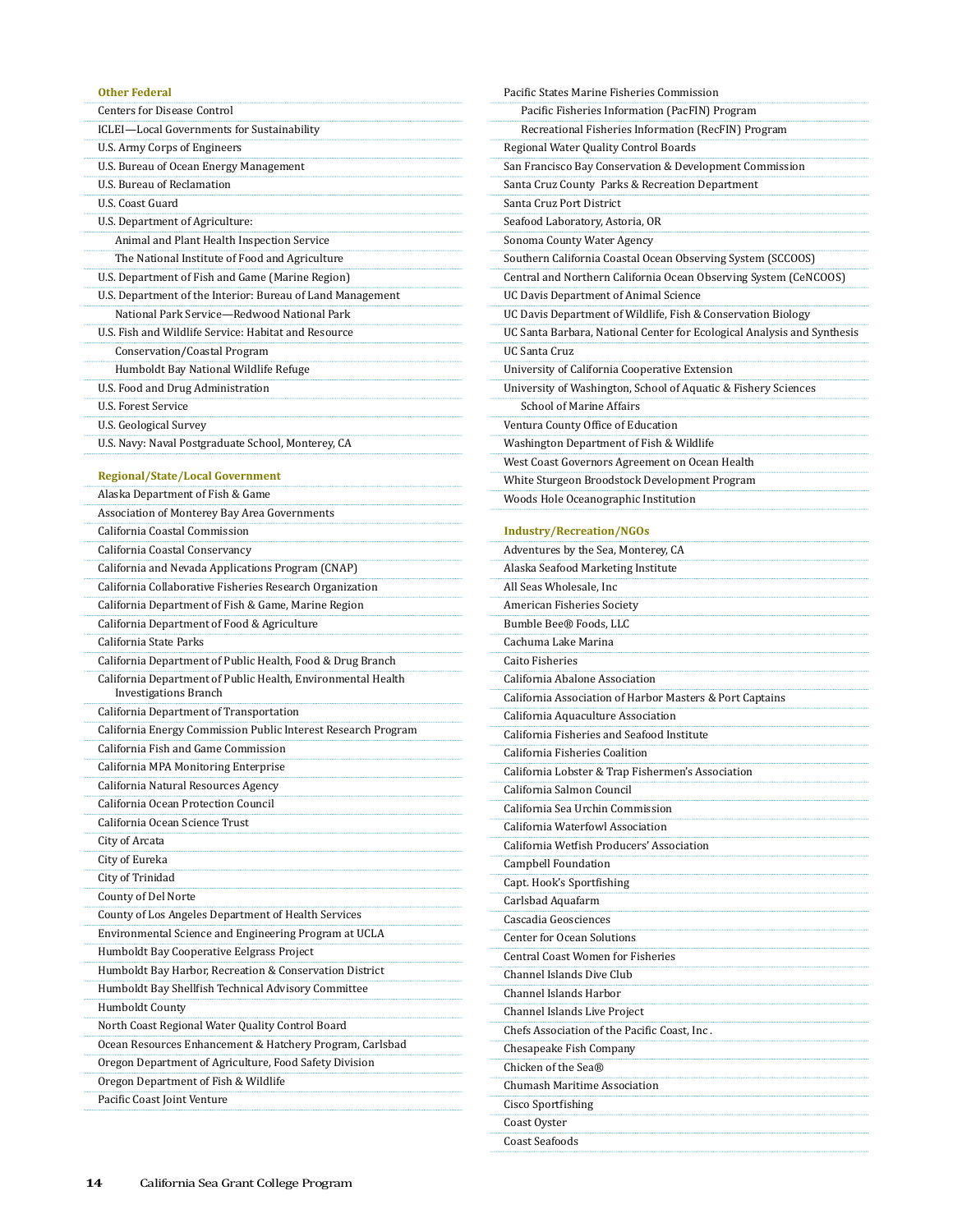| Commercial Fishermen of Santa Barbara                          |
|----------------------------------------------------------------|
| Communication Partnership for Science and the Sea (COMPASS)    |
| <b>Crescent City Harbor District</b>                           |
| David Heil & Associates                                        |
| Del Norte Fishermen's Marketing Association                    |
| Ducks Unlimited                                                |
| <b>EBM Tools Network</b>                                       |
| <b>Elkhorn Slough Foundation</b>                               |
| Elkhorn Slough Safaris                                         |
| <b>Environmental Defense Fund</b>                              |
| Federation of Independent Seafood Harvesters                   |
| Friends of the Dunes                                           |
| Food for Thought® (sustainable food)                           |
| Global Aquaculture Alliance                                    |
| Grassy Bar Oyster Company International                        |
| <b>H&amp;H</b> Seafood                                         |
| <b>H&amp;N Seafood</b>                                         |
| Half Moon Anchorage                                            |
| Hog Island Oyster Company                                      |
| HT Harvey & Associates                                         |
| Hubbs-SeaWorld Research Institute                              |
| Humboldt Baykeeper                                             |
| Humboldt Bay Stewards                                          |
| Humboldt Fishermen's Marketing Association                     |
| Humboldt Redwoods Company                                      |
| Impact Assessment, Inc.                                        |
| Industrial Economics, Inc.                                     |
| Institute of Food Technologists                                |
| Jacoby Creek Land Trust                                        |
| Joint Oil/Fisheries Liaison Office                             |
| Kanaloa Seafood, Inc.                                          |
| Kona Kai Marina                                                |
| Lake Casitas                                                   |
| Lake Miramar                                                   |
| Lake Piru                                                      |
| Marina Recreation Association                                  |
| Marine Activities Resource Education (MARE) Program            |
| <b>Marine Education Center</b>                                 |
| Marine Science Institute-Redwood City                          |
| McBain and Trush                                               |
| MERITO project                                                 |
| Monterey Abalone Company                                       |
| Monterey Bay Aquarium                                          |
| Monterey Bay Aquarium Research Institute                       |
| National Fisheries Institute                                   |
| Natural Capital Project                                        |
| North Coast Land Trust                                         |
| Northern Hydrology                                             |
| Noyo Harbor District                                           |
| Noyo Women for Fisheries                                       |
| Ocean Beauty Seafoods, Inc., Seattle, WA                       |
| Ocean Garden Products, Inc.                                    |
|                                                                |
| Ormond Pointe Native Plant Nursery                             |
| Pacific Aquaculture Caucus                                     |
| Pacific Aqua Farm                                              |
| Pacific Coast Federation of Fishermen's Associations, Inc.     |
| Pacific Coast Joint Venture<br>Pacific Fisheries Technologists |

| Pacific Seafood                                                         |
|-------------------------------------------------------------------------|
| Pacific Watershed Associates                                            |
| Paradise Dive Club                                                      |
| Partnership for the Interdisciplinary Studies of Coastal Oceans (PISCO) |
| Peter Pan® Seafoods, Inc., Seattle, WA                                  |
| Pier 45 Seafood                                                         |
| <b>PlanWest Partners</b>                                                |
| Point Conception Hook & Line Association                                |
| Port Hueneme Harbor                                                     |
| Pucci Seafood                                                           |
| Recreational Fisheries Information (RecFIN) Program                     |
| Recreational Fishing Alliance                                           |
| Redwood Community Action Agency                                         |
| Redwood Region Audubon Society                                          |
| Salmon Trollers' Marketing Association                                  |
| San Diego Yacht Club                                                    |
| San Francisco Estuary Institute                                         |
| Santa Barbara Channel Keepers                                           |
| Santa Barbara Harbor                                                    |
| Santa Barbara Maritime Museum                                           |
| Santa Barbara Museum of Natural History                                 |
| Santa Barbara Sea Center                                                |
| Santa Barbara Shellfish                                                 |
| Santa Cruz Fishermen's Marketing Association                            |
| Save Our Shores, Santa Cruz                                             |
| S.E.A. Lab, Monterey Bay                                                |
| Sea Landing (SB)                                                        |
| Sea Urchin Harvester's Association                                      |
| Seafood Producers Cooperative, Bellingham, WA                           |
| Seafood Products Association, Seattle, WA                               |
| Seafood Suppliers, Inc.                                                 |
| Slade Gorton and Co., Inc                                               |
| Southern California Fishermen's Association                             |
| Southern California Trawlers' Association                               |
| Southwest Yacht Club                                                    |
| Stellar Biotech                                                         |
| Stolt Sea Farm California, LLC                                          |
| Susanne Moser Research and Consulting                                   |
| Taylor Shellfish Farms, Quilene, WA                                     |
| Taylor United                                                           |
| Tenera Environmental                                                    |
| The Abalone Farm                                                        |
| The Cultured Abalone, Inc.                                              |
| The David and Lucille Packard Foundation                                |
| The Fishermen's Marketing Association, Inc., Bodega Bay, CA             |
| The Fishery, Inc.                                                       |
| The Nature Conservancy                                                  |
| The Ocean Conservancy                                                   |
| Trinidad Fishermen's Marketing Association                              |
| Trinidad Rancheria                                                      |
| UC Santa Barbara Dive Club                                              |
| United Anglers                                                          |
| United Pier & Shore Anglers                                             |
| Vandenberg AFB Aqualliers                                               |
| Ventura CoastKeeper                                                     |
| Ventura County Commercial Fishermen's Association                       |
| Ventura County Shorebirds                                               |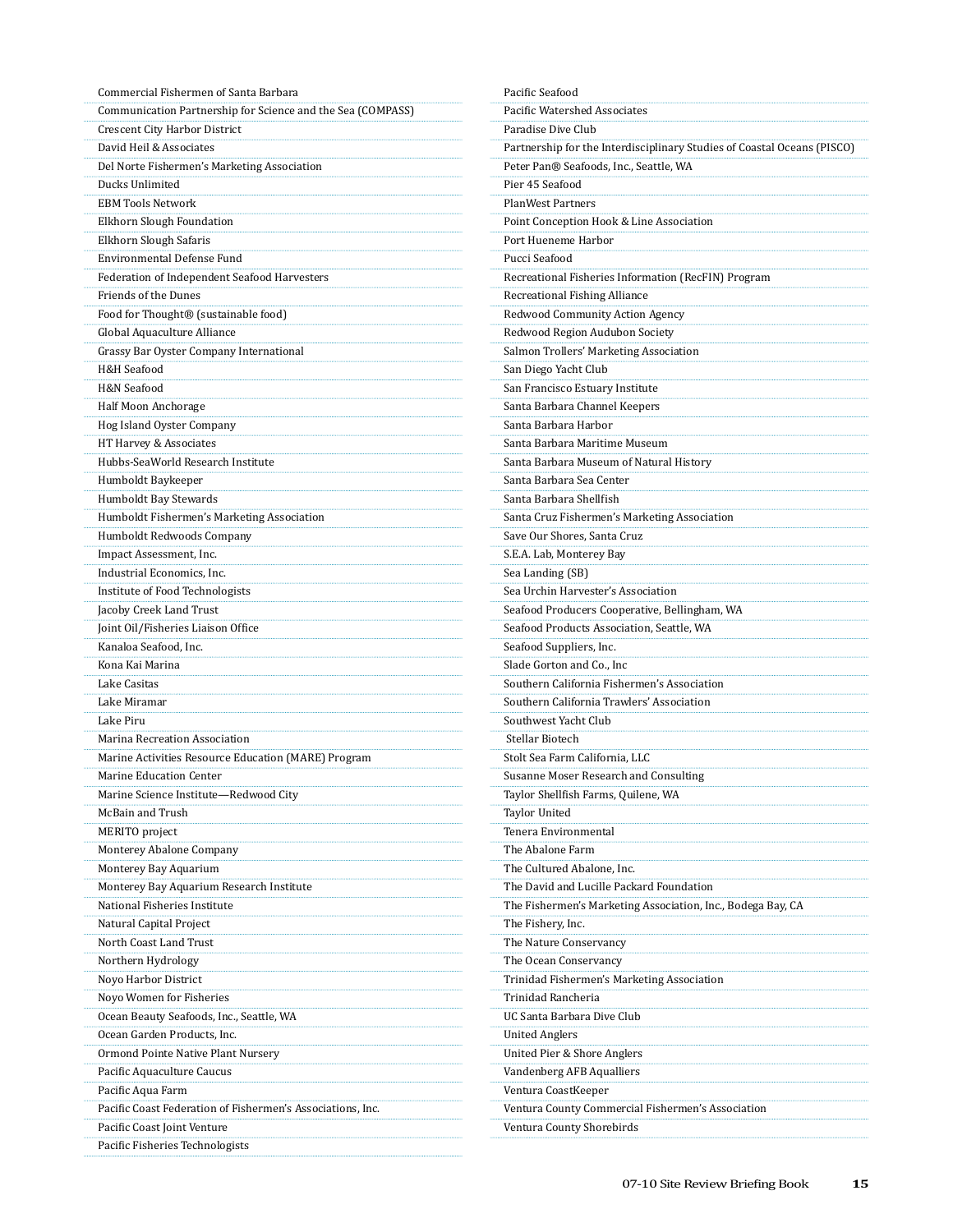| Watershed Resources Center                    |  |
|-----------------------------------------------|--|
| West Coast Ecosystem-Based Management Network |  |
| Western Fish Boat Owners' Association         |  |
| White Sturgeon Broodstock Development Program |  |
| Wild Planet Seafood                           |  |
| <b>Wildlife Conservation Society</b>          |  |
| William C. Bannerman Foundation               |  |
| World Wildlife Fund                           |  |
| Wiyot Tribe                                   |  |
|                                               |  |

#### **International**

| Canadian Department of Fisheries & Oceans                        |
|------------------------------------------------------------------|
| Inter-American Tropical Tuna Commission                          |
| International Abalone Society                                    |
| MegaPesca Lda., Portugal                                         |
| National Food Institute, Denmark                                 |
| New Zealand Institute for Crop & Food Research, Ltd.             |
| Pacific Biological Station, BC, Canada                           |
| Seafish Industry Authority, UK                                   |
| Shanghai Ocean University, China                                 |
| Spanish Research Council, University of Barcelona                |
| U.N. Food & Agriculture Organization                             |
| Vietnamese Association of Seafood Exporters & Producers, Vietnam |

#### **CASG Service on Boards and Committees**

#### **Sea Grant Network**

Alaska SG Site Review Team (2010); CASG former Director Russ Moll.

Alaska SG International Smoked Seafood Conference Steering Committee (2007); SGEP Advisor Pamela Tom.

Alaska SG International Smoked Seafood Conference Technical Program Committee (2007); SGEP Advisor Pamela Tom.

Alaska SG Proposal Review Panel (2007); SGEP Advisor Pamela Tom.

Hazard Resilient Coastal Communities Focus Team Member (2011); SGEP Advisor Monique Myers.

Healthy Coastal Ecosystem Focus Team (2008–10); CASG former Director Russ Moll.

International Ocean Sciences Meeting, 2010, Portland, OR, co-convener with WA, USC and MD SG programs, of a special session on research for policy and decision-making; CASG former Director Russ Moll.

Korea SG Week, Plenary speaker, Busan, Korea (2009); CASG former Director Russ Moll.

Knauss Selection Review Panel for Class 2010 (2009); CASG Assistant Director Shauna Oh.

National SG Safe and Sustainable Seafood Focus Team; SGEP Advisor Paul Olin.

NOAA West Fisheries and Climate Change Workshop Planning Team (2010–11); SGEP Advisor Carrie Pomeroy.

Ocean Acidification Effects on Shellfish Workshop, 2010, Costa Mesa, CA, cosponsored with WA and OR SG programs; CASG former Director Russ Moll and CASG Communications Director Marsha Gear.

Regional Aquatic Invasive Species project by four West Coast SG programs; SGEP Advisor Carrie Culver and Communications Director Marsha Gear.

Safe Sustainable Seafood Focus Team; SGEP Advisor Paul Olin.

Sea Grant Association/External Relations Committee (2000– 10); CSAG former Director Russ Moll.

Sea Grant Association/Member of two ad hoc committees on Sea Grant Review Process (2008); CASG former Director Russ Moll.

Sea Grant Association/Program Mission Committee (2007– 09); CASG former Director Russ Moll.

Sea Grant Banners Committee; CASG Science Writer Christina Johnson.

Sea Grant Climate Network http://sgccnetwork.ning.com; SGEP Advisors Monique Myers and Susan Schlosser.

Sea Grant Fisheries Extension White Paper (2006–08); SGEP Advisors Paul Olin and Carrie Pomeroy.

Seafood HACCP Alliance Steering Committee (2007–date); SGEP Advisor Pamela Tom.

Seafood HACCP Alliance Editorial Committee (2008–date); SGEP Advisor Pamela Tom.

Seafood HACCP Alliance Train-the-Trainer Committee (2007– date); SGEP Advisor Pamela Tom.

Sustainable Coastal Community Development Network http://sgsccdn.ning.com; SGEP Advisor Monique Myers.

West Coast Regional Marine Research and Information Needs, partner with WA, OR and USC SG programs; CASG former Director Russ Moll and SGEP Advisors Paul Olin and Susan Schlosser.

West Coast SG Fellowships regarding West Coast Regional Marine Research and Information Needs and WCGA; CASG Assistant Director Shauna Oh.

#### **NOAA**

Elkhorn Slough National Estuarine Research Reserve Advisory Panel; SGEP Acting Director Rick Starr.

Human Dimensions of Harmful Algal Blooms, National Ocean Service (2005–09); SGEP Advisor Carrie Pomeroy.

MPA Federal Advisory Committee (2008–11); CASG former Director Russ Moll.

Pacific Fisheries Management Council, Highly Migratory Species Advisory Sub Panel (2007–date); SGEP Advisor Pamela Tom.

PICES Study Group on Communications (2008–09); CASG Communications Director Marsha Gear.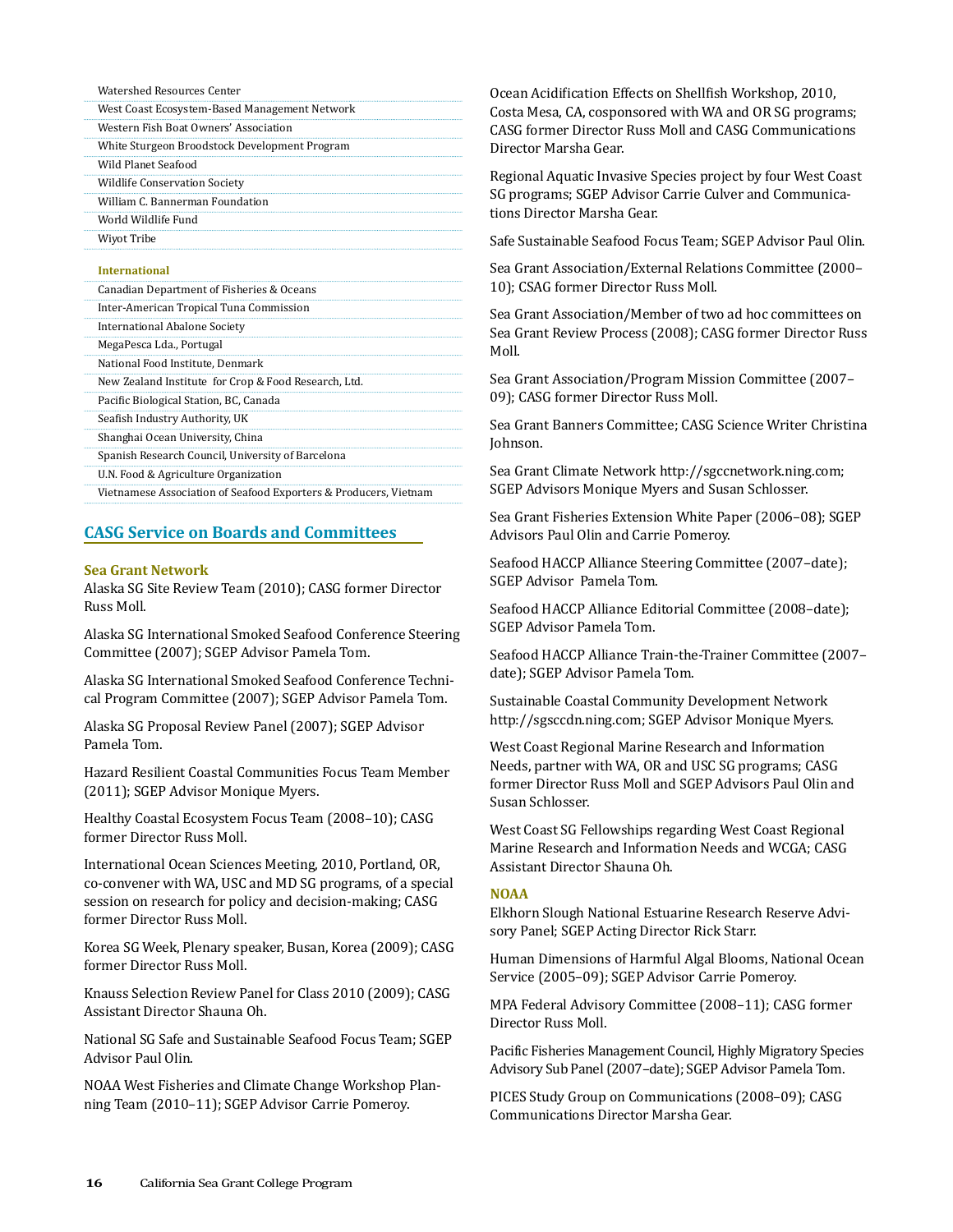#### **Other Federal**

National Aquaculture Extension Steering Committee (2007); SGEP Advisor Paul Olin.

National Association of State Universities and Land Grant Colleges (NASULGC), Executive Board/Board on Oceans and Atmosphere (2000–07); CASG former Director Russ Moll.

U.S. Department of Agriculture/Western Regional Aquaculture Center Technical Advisory Committee Member (2004– date); SGEP Advisor Susan Schlosser.

U.S. Fish and Wildlife Service/Climate Change Adaptation Program/North Pacific Landscape Conservation Cooperative Interim Planning Committee Member (2010); SGEP Advisor Susan Schlosser.

#### **State/Regional**

California and the World Ocean Meeting, Convener and Chair of Special Session on Ocean Acidification (2010); CASG former Director Russ Moll.

California and the World Ocean Meetings (2006, 2010) Concurrent Sessions Committee; CASG Assistant Director Shauna Oh.

California Aquaculture Development Committee (2008); SGEP Advisor Paul Olin.

California Current Ecosystem-Based Management Initiative Science Advisory Committee (2007–09); SGEP Advisor Carrie Pomeroy.

California Dungeness Crab Task Force (2009–10); former SGEP Advisor Jim Waldvogel and SGEP Advisor Carrie Pomeroy.

California Ocean Science Trust/Member of Board of Trustees (2002-08); Chair (2007–08); CASG former Director Russ Moll.

California Programmatic Environmental Impact Report on Marine Aquaculture; SGEP Advisor Paul Olin.

California Salmon Council (2007–date); SGEP Advisor Pamela Tom.

California Sea Urchin Committee (2006–date); SGEP Advisor Carrie Culver.

California State University Monterey Bay Graduate Program Planning Committee Member (2006–07); SGEP Acting Director Rick Starr.

California Marine Protected Area Science Advisory Panel Member (2006–07); SGEP Acting Director Rick Starr.

California Marine Protected Area Science Advisory Committee Member (2006–07); SGEP Advisor Carrie Pomeroy and SGEP Acting Director Rick Starr.

Central Coast/North Central Coast/South Coast MPA Baseline Program Team Member; Assistant Director Shauna Oh.

Channel Islands Marine Sanctuary Foundation/Collaborative Marine Research Committee (2005–07); SGEP Advisor Carrie Culver.

Coastal Regional Sediment Management Plan for the Eureka Littoral Cell (2010–date); SGEP Advisor Susan Schlosser.

Coastal Sediment Management Workgroup (2010–date); CASG Assistant Director Shauna Oh.

Collaborative Fisheries Research West Executive Board (2010–date); CASG Assistant Director Shauna Oh.

Collaborative Fisheries Research West Advisory Committee (2010–date); SGEP Advisors Carrie Culver and Carrie Pomeroy and SGEP Acting Director Rick Starr.

Fifteenth Western Groundfish Conference Organizing Committee Member (2007–2008); SGEP Acting Director Rick Starr.

Fisheries Information Network for the Southern California MLPA Process (2009); SGEP Advisor Carrie Culver.

Humboldt Bay Harbor, Recreation and Conservation District Advisory Committee Member (2007–date); SGEP Advisor Susan Schlosser.

Humboldt Bay Shellfish Technical Advisory Committee Member (2010–date); SGEP Advisor Susan Schlosser.

Humboldt Bay Symposia Steering Committee Chair (2008); SGEP Advisor Susan Schlosser.

Humboldt State University/Marine Science Institute Community Liaison Board Member (2007–10); SGEP Advisor Susan Schlosser.

Humboldt Wave Energy Advisory Group (Pacific Gas & Electric Company) (2009–10); SGEP Advisor Susan Schlosser.

Marine Life Protection Act Initiative Baseline Science Management Panel (2006–07); SGEP Advisor Carrie Pomeroy.

Monterey Bay Crescent Ocean Resources Consortium; SGEP Acting Director Rick Starr.

Monterey Bay National Marine Sanctuary Research Activities Panel (1996–date); SGEP Advisor Carrie Pomeroy and SGEP Acting Director Rick Starr.

Monterey Bay National Marine Sanctuary Marine Spatial Planning Group Member; SGEP Acting Director Rick Starr.

Moorpark College Environmental and Earth Sciences Advisory Committee (2011); SGEP Advisor Monique Myers.

Northcoast Marine Mammal Center Board of Directors; former SGEP Advisor Jim Waldvogel.

Ocean Acidification Workshop Steering Committee (2010); CASG former Director Russ Moll.

University of California Marine Council (2000–08); CASG former Director Russ Moll.

Ventura County Civic Alliance Compact for a Sustainable Ventura County, Committee Member (2011); SGEP Advisor Monique Myers.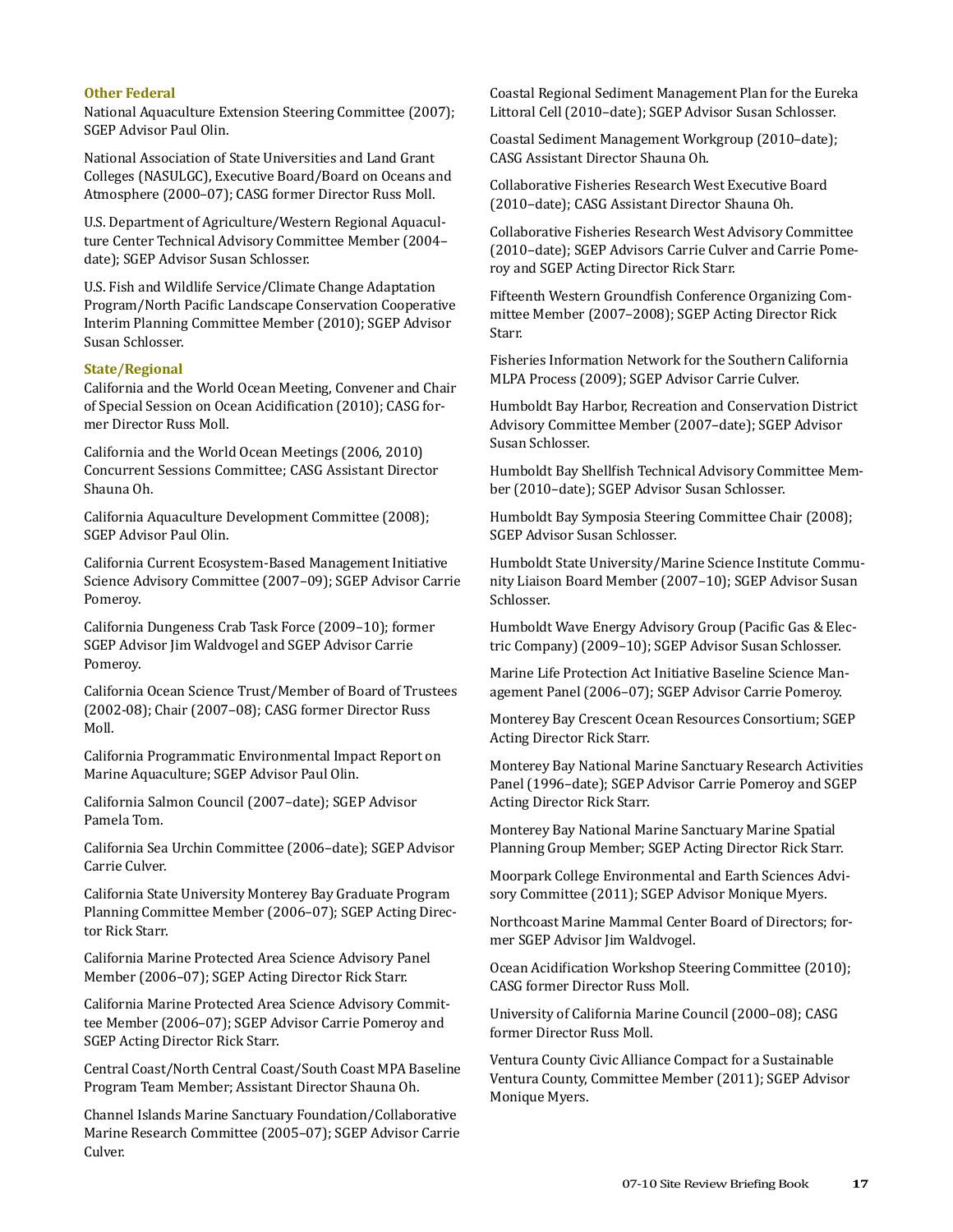West Coast Ecosystem-Based Management Network Advisory Committee Member (2008–date); SGEP Advisor Susan Schlosser.

#### **Other**

Camp SEA Lab Board of Directors Member; SGEP Acting Director Rick Starr.

International Union of Food Science and Technology Marketing Task Force (2007–08); SGEP Advisor Pamela Tom.

Pacific Fisheries Technologists Conference, Executive Committee, President (2008); SGEP Advisor Pamela Tom.

Voices of the Bay Fisheries Education Project Advisory Board (2005–date); SGEP Advisor Carrie Pomeroy.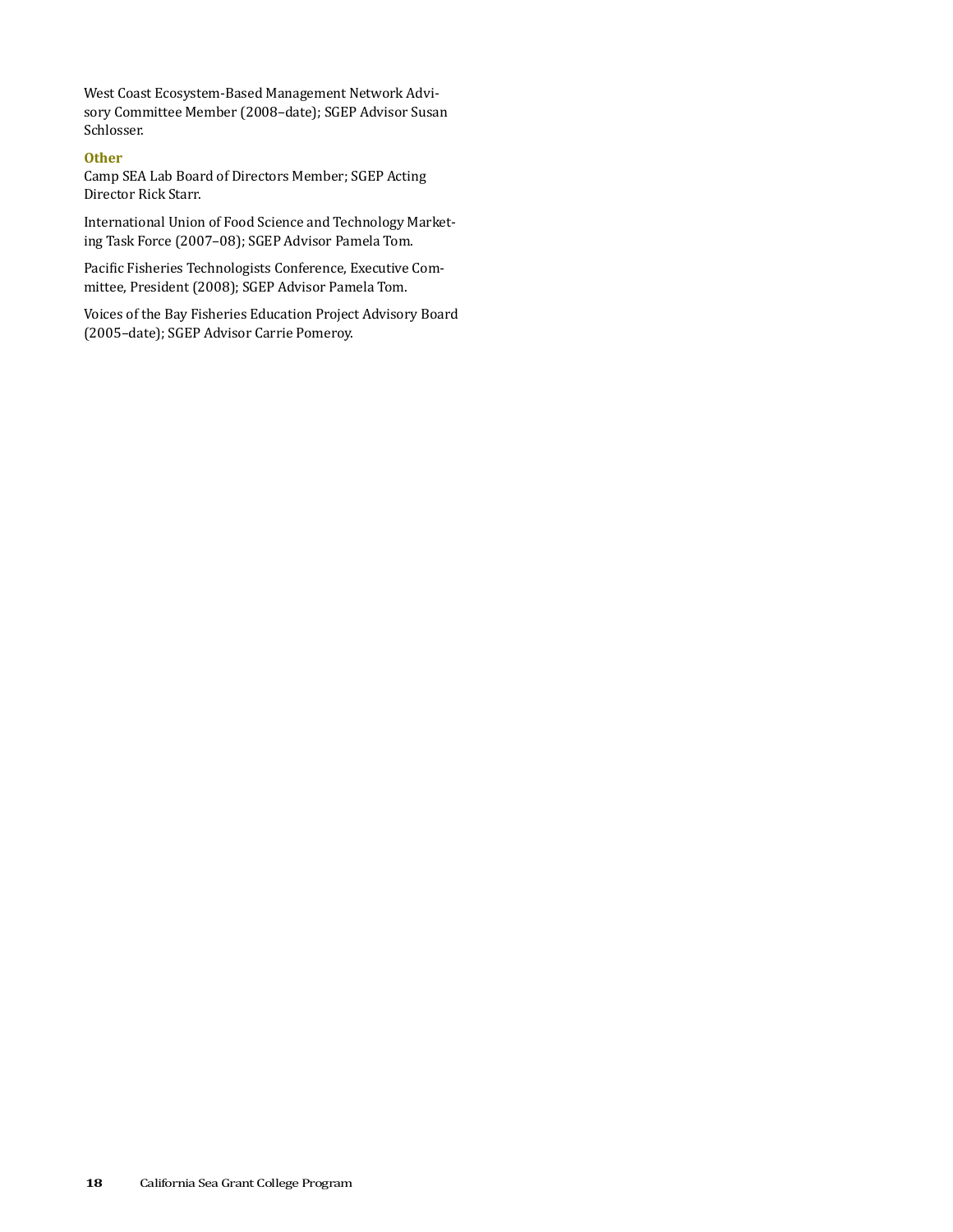## Program Changes Resulting from Previous Review

The 2003 PAT report (dated Dec. 9, 2003) made nine recommendations to CASG, and the NSGO's Final Evaluation Report (July 1, 2004) reiterated two of them (they are numbered sequentially below for ease of reference). The CASG management team in 2004 implemented several strategies in response. Recent changes in the program leadership have brought new ideas and new talents to bear on some of these topics. A new director joined CASG in January 2011, an acting extension director was appointed in October 2009, and several new staff members have joined the program since 2003, and all contributing to changes in program strategies and practices.

#### *Recommendation 1: Fiscal Support—The PAT strongly recommends ways be found to continue the level of fiscal funding (~\$211,000) that had been provided for the support of CASG.*

**Response:** The previous decrease in state funding resulted from a 2001 budget shortfall in California. CASG negotiated a five-year memorandum of understanding (MOU) with SIO, UCSD and UCOP that was finalized in May 2005, and which provided state funds of \$168,800 annually to CASG from SIO. The MOU, which expired in May 2010, also provided that the annual cost of Sea Grant Association dues (currently \$8,000) be paid by CASG. CASG's new director is in the process of negotiating a new MOU with SIO.

*Recommendation 2: Location—The PAT recommends that the management function of CASG that is currently housed at SIO ... continue to be located at SIO. Although there may be benefits to some distribution of writing staff within Communications to other locations in the UC system, where they might be co-located with an Advisor on a campus with significant marine research capacity, the Communications Program should continue to be kept in one location and co-located with the Director.*

**Response:** After a series of communications among UCOP, UCSD and SIO, a mutually agreeable solution was reached. The program headquarters, the management team (except the acting extension director) and communications team remain located at SIO

*Recommendation 3: Solution—The PAT recommends that the optimal solution to the fiscal and location issues would be a resolution of the impasse between SIO and UCOP. That solution should provide support and an institutional setting for CASG that is constructive and fiscally secure without disruption of the human capital that so contributes to its excellence. If the latter is impossible, then UC should provide the program a secure fiscal and institutional future and the support to make any necessary transitions.* 

**Response:** As mentioned above, a mutually agreeable solution was reached. As a result of many factors, including budget cuts, decentralization and staff reductions at UCOP, CASG now reports to the UCSD Vice Chancellor for Marine

Sciences at SIO and is in the process of creating a new MOU with SIO, which will include provisions for space and state funds for CASG.

#### *Recommendation 4: The PAT recommends that CASG use some of its "seed" money strategically to identify and develop proposals to fill gaps in its program.*

**Response:** Since the 2003 PAT, CASG has twice implemented a call for Enhanced Program Development (EPD) research proposals, which were smaller, one-year awards of \$10–15K plus a trainee. Applicants in 2010 were instructed to review the CASG Strategic Plan 2010–2013; California's Ocean and Coastal Information, Research, and Outreach Strategy; and the Ocean Protection Council's Five-Year Strategic Plan. The EPD awards have been successful in filling gaps in CASG's program and in bringing new researchers, particularly early-career scientists, into the CASG family. In some cases, these awards have also resulted in data in support of successful full CASG research proposals in subsequent years. CASG now plans a schedule where these awards will be regularly offered every two years, alternating with larger research awards solicited in odd years.

#### *Recommendation 5: We recommend that CASG continue to expand and direct its outreach and communication efforts to engage CASG researchers with stakeholders.*

**Response:** CASG has increased its use of electronic media, especially email and the web, in taking science to stakeholders. We have quadrupled the number of news releases sent annually and doubled our electronic mailing list since 2003. In 2010, CASG Communications implemented two social networking sites, Facebook and Twitter, to reach the younger generation with our news and funding opportunities. Most recently, CASG created an online bulletin board to facilitate matching of scientists with citizens and nongovernmental organizations with mutual interest in collaborating in collecting baseline data for the state's south coast marine protected areas baseline program. Proposal applicants are encouraged to include an outreach or education component and to discuss their plans with CASG extension and communications staff and work with those staff in implementing their outreach and education strategies.

#### *Recommendation 6: The PAT recommends that CASG work with university administration to identify new researchers and deliver targeted information about CASG.*

**Response:** The program leadership has implemented various communications technologies (expanded use of its website and email, initiated webinars and social media) to supplement its campus visits and communicate with researchers at public and private institutions throughout California and to encourage cross-disciplinary, multiinstitutional proposals. In 2010, e.g., CASG awarded funds to 17 universities, nine marine laboratories/institutes in California, and to co-PIs located at another 32 organiza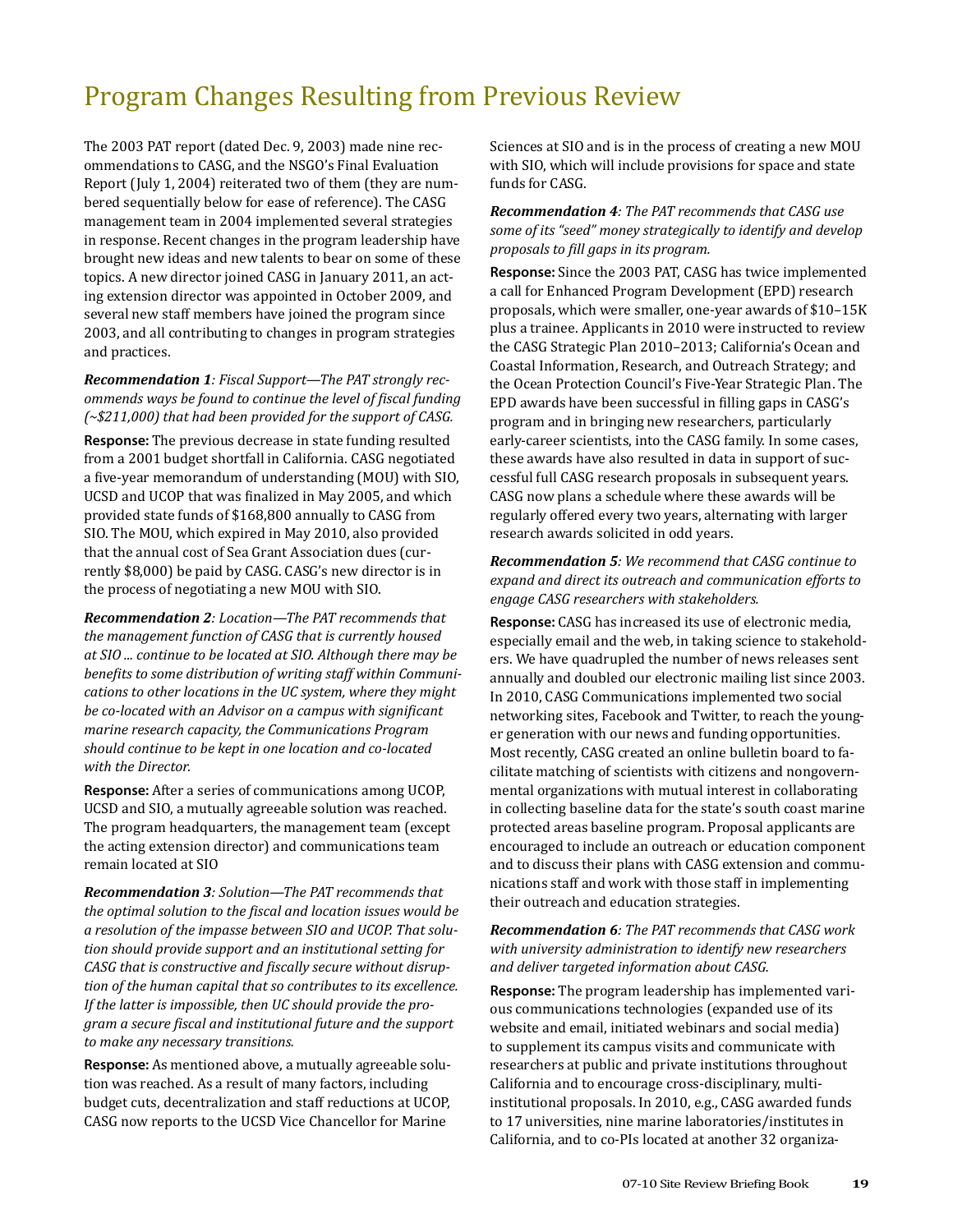tions, including NOAA marine sanctuaries, state resource agencies, etc.

*Recommendation 7: Clearly, meeting the needs of underrepresented groups is beyond the capacity of CASG on its own, but the PAT recommends that CASG explore partnerships with other groups and institutions, relying on the methods it uses for other complex, multi-faceted issues.*

**Response:** CASG provided several years of financial support to Camp SEA Lab in the Monterey area, a program that targets underrepresented youth and for which Rick Starr, SGEP acting director, is a founding board member. Two SGEP advisors, Monique Myers and Carrie Culver, have programs in their areas that engage and reach underrepresented youth. Myers' RESTOR project is in its third year and has served approximately 1,500 fifth- to ninth-grade students. SGEP Advisor Carrie Pomeroy serves on the Advisory Board of the Monterey Bay Area Voices of the Bay fisheries education project, a collaborative effort among fishery participants, teachers and scientists to reach out to the region's socioculturally and economically diverse youth through place-based activities and curriculum. Most recently, CASG has also created an informal partnership with the Ocean Discovery Institute (ODI; formerly Aquatic Adventures), a nonprofit summer and after-school marine science education program that targets ethnically diverse fifth- to twelfthgrade students in San Diego's inner city schools, to identify undergraduate students who attended ODI's Ocean Leaders program and who might be recruited for CASG's summer Isaacs Assistantships. CASG has also created Spanish language versions of two videos produced for the general public in recent years. CASG will continue to explore other opportunities and partnerships as resources allow.

*Recommendation 8: The PAT recommends that CASG continue to develop mechanisms and new approaches in order to facilitate additional integration of research and outreach.* 

**Response:** CASG has explored three approaches. For two years CASG pursued a partnership with COSEE California wherein COSEE staff volunteered their time to develop outreach components for interested CASG proposers, a strategy that netted limited results for the time invested. CASG's Extension staff review and provide advice on research proposal selection. In some instances, SGEP staff are co-PIs on research projects, notably in aquaculture and social science.

#### *Recommendation 9: In light of California's high Latino population, consider providing bilingual abstracts/summaries of publications.*

**Response:** CASG has considered this recommendation, and we have paid for translation of two video scripts into Spanish and produced a second version of each video in Spanish. The vast majority of material CASG publishes is aimed at college-educated audiences, marine resource managers and legislators who are fluent in English. English is the primary language of marine science worldwide, so we have concluded that we are making the best possible use of our limited communications resources.

#### **NSGO Recommendations:**

*Recommendation 10: We agree with the intent of the PAT recommendations that problems related to the fiscal support and institutional setting for the CASG program must be resolved quickly and in a manner that is not detrimental to the CASG program.*

**Response:** Please see responses to Recommendations 1–3 above.

*Recommendation 11: We recommend that a memorandum of understanding be developed between the director of SIO (or the President of the campus that eventually hosts the CASG program if not SIO) and the UCOP clarifying the obligations and responsibilities of each institution.*

**Response:** Please see response to Recommendation 1 above.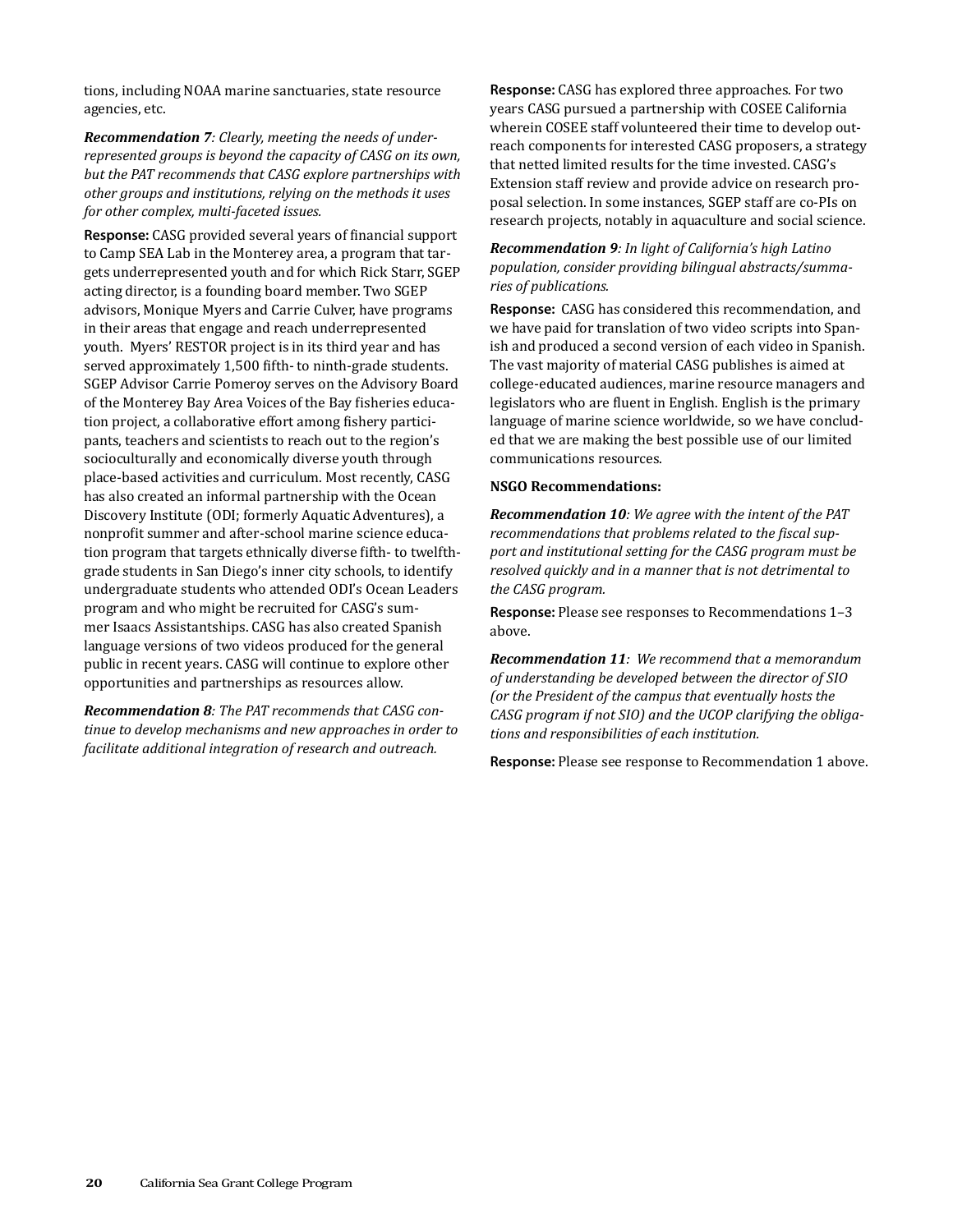